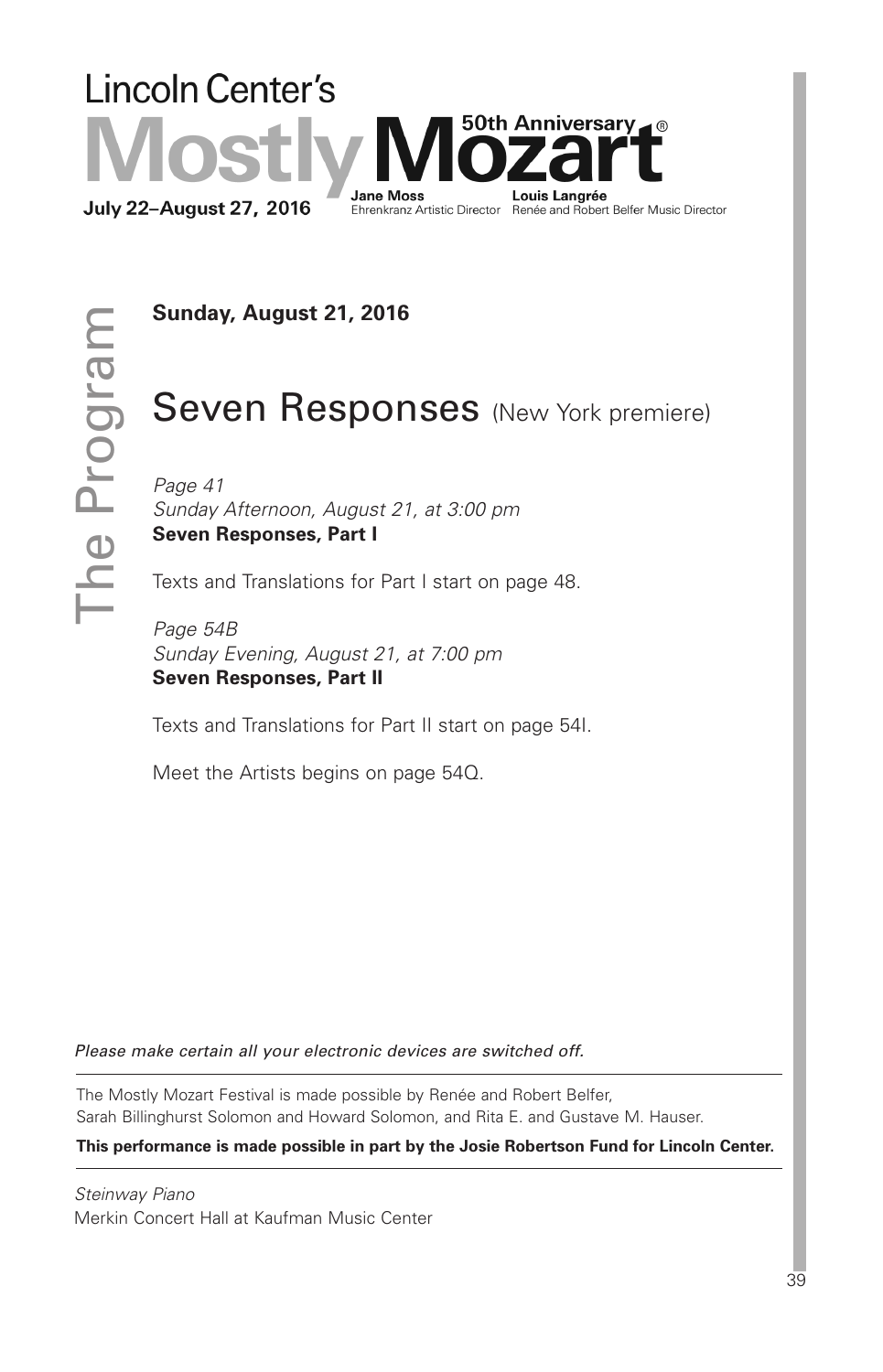Mostly Mozart Festival

Additional support is provided by Chris and Bruce Crawford, Laurie M. Tisch Illumination Fund, Anne and Joel Ehrenkranz, The Howard Gilman Foundation, The Fan Fox and Leslie R. Samuels Foundation, Inc., Charles E. Culpeper Foundation, S.H. and Helen R. Scheuer Family Foundation, and Friends of Mostly Mozart.

Public support is provided by the New York State Council on the Arts.

American Airlines is the Official Airline of Lincoln Center

Nespresso is the Official Coffee of Lincoln Center

NewYork-Presbyterian is the Official Hospital of Lincoln Center

MetLife is the National Sponsor of Lincoln Center

"Summer at Lincoln Center" is supported by Diet Pepsi

Media Partner WQXR

Artist Catering provided by Zabar's and Zabars.com

Major funding for *Seven Responses* has been provided by the Pew Center for Arts & Heritage, with additional support from the National Endowment for the Arts.

The Crossing is grateful for the generosity of an anonymous donor, who has contributed significantly to *Seven Responses*.

## **UPCOMING MOSTLY MOZART FESTIVAL EVENTS:**

*Monday, August 22, at 10:00 pm in the Stanley H. Kaplan Penthouse A Little Night Music* **International Contemporary Ensemble Peter Evans**, trumpet; **Cory Smythe**, piano; **Craig Taborn**, piano M|M *Improvisations* An evening of world premiere works for trumpet, pianos, strings, and percussion

*Tuesday, August 23, at 7:30 pm in Merkin Concert Hall*

**International Contemporary Ensemble Karina Canellakis**, conductor M|M **Claire Chase**, flute; **David Bowlin**, violin **Maiya Papach**, viola; **Katinka Kleijn**, cello DAI FUJIKURA: Cello Concerto (World premiere) ANTHONY CHEUNG: *Assumed Roles* for viola (World premiere) MARCOS BALTER: Violin Concerto (World premiere) WANG LU: *Cloud Intimacy* for ensemble (U.S. premiere) DAI FUJIKURA: Flute Concerto (U.S. premiere)

MIM Mostly Mozart debut

For tickets, call (212) 721-6500 or visit MostlyMozart.org. Call the Lincoln Center Info Request Line at (212) 875-5766 to learn about program cancellations or request a Mostly Mozart brochure.

#### **Visit MostlyMozart.org for full festival listings.**

Join the conversation: #LCMozart

*We would like to remind you that the sound of coughing and rustling paper might distract the performers and your fellow audience members.*

*In consideration of the performing artists and members of the audience, those who must leave before the end of the performance are asked to do so between pieces. The taking of photographs and the use of recording equipment are not allowed in the building.*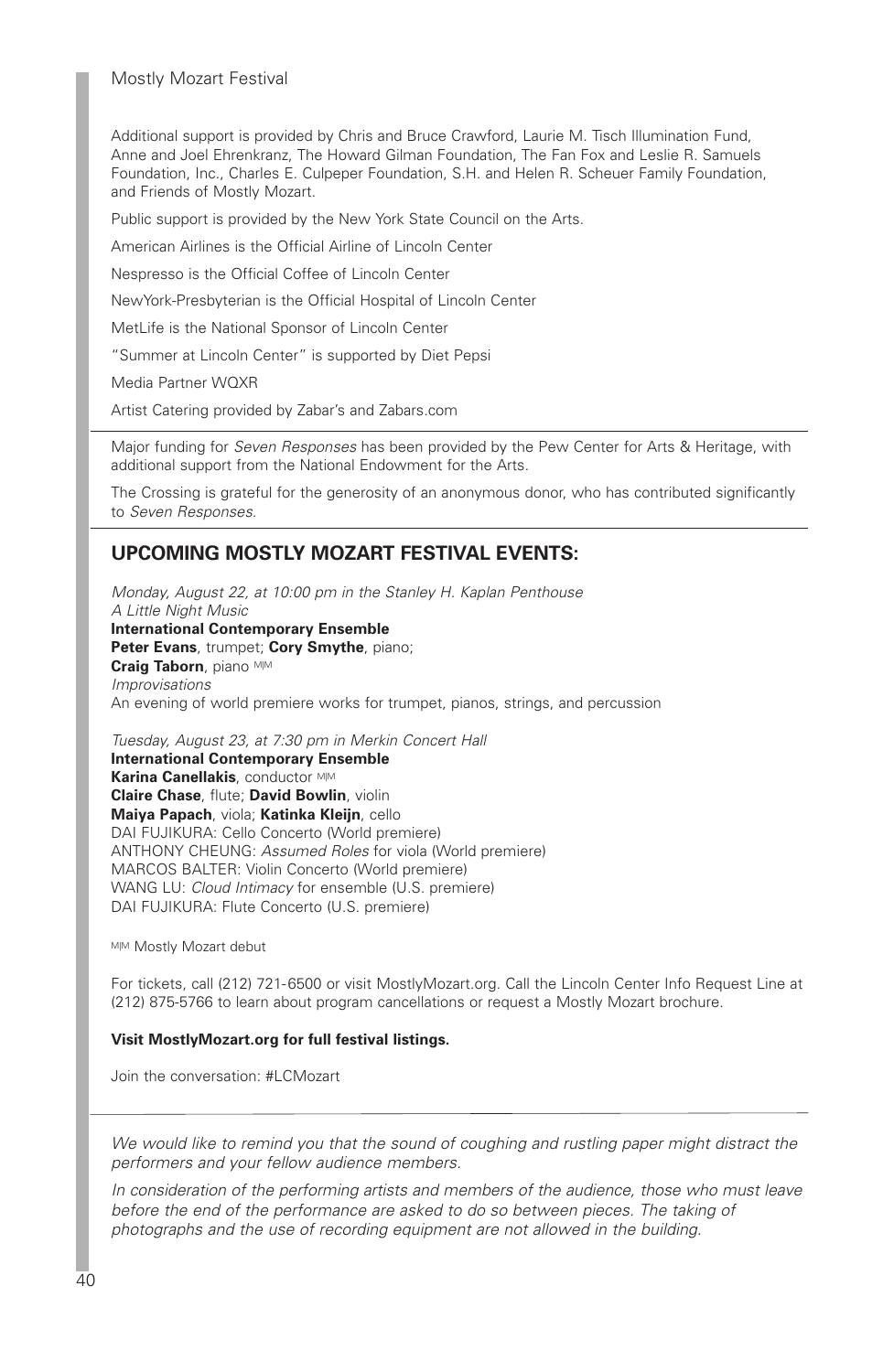# **Lincoln Center's** 50th Anniversarv⊿ ® **Jane Moss** Louis Langrée **July 22-August 27, 2016** Ehrenkranz Artistic Director Renée and Robert Belfer Music Director

 $\vdash$  $\mathbf{=}$  $\bf \Phi$  $\mathbf{\Omega}$  $\overline{\phantom{0}}$ o  $\bigcirc$ r <u>დ</u> E

**Sunday, August 21, 2016, at 3:00 pm**

# Seven Responses, Part I

(New York premiere)

The Crossing International Contemporary Ensemble Quicksilver M|M Donald Nally, *Conductor*

# **I. To the Feet**

BUXTEHUDE *Ad pedes* **("To the feet"), from** *Membra Jesu nostri* **(1680)**

 Sonata Concerto Aria: Soprano Aria: Soprano Aria: Bass Concerto (da capo: *Ecce super montes*) Concerto

DAVID T. LITTLE *dress in magic amulets, dark, from My feet* **(2016)** (New York premiere)

*(Program continued)*

M|M Mostly Mozart debut

*Please make certain all your electronic devices are switched off.*

The Mostly Mozart Festival is made possible by Renée and Robert Belfer, Sarah Billinghurst Solomon and Howard Solomon, and Rita E. and Gustave M. Hauser.

**This performance is made possible in part by the Josie Robertson Fund for Lincoln Center.**

*Steinway Piano* Merkin Concert Hall at Kaufman Music Center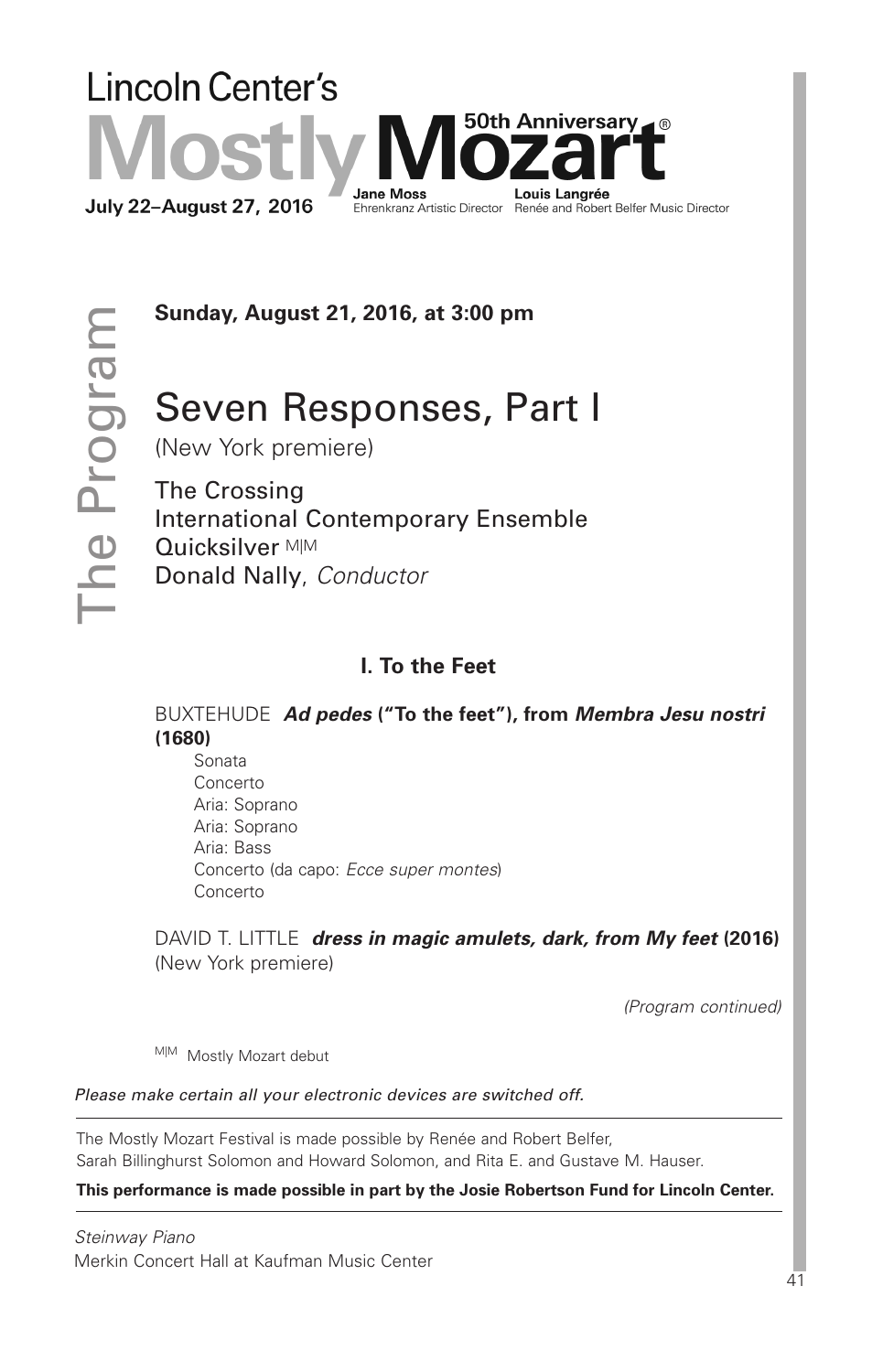## **II. To the Knees**

#### BUXTEHUDE *Ad genua* **("To the knees"), from** *Membra Jesu nostri* Sonata

 Concerto Aria: Tenor Aria: Alto Aria: Two Sopranos and Bass Concerto (da capo: *Ad ubera portabimini*) Concerto

ANNA THORVALDSDOTTIR *Ad genua/To the knees* **(2016)** (New York premiere)

## *Intermission*

## **III. To the Hands**

#### BUXTEHUDE *Ad manus* **("To the hands"), from** *Membra Jesu nostri* Sonata Concerto

 Aria: Soprano Aria: Soprano Aria: Alto, Tenor, and Bass Concerto (da capo: *Quid sunt plagae istae*)

## CAROLINE SHAW *To the Hands* **(2016)** (New York premiere)

I. Prelude: wordless

- II. In medio/in the midst
- III. Her beacon-hand beckons
- IV. ever ever ever
- V. Litany of the Displaced
- VI. i will hold you

## **IV. To the Sides**

BUXTEHUDE *Ad latus* **("To the sides"), from** *Membra Jesu nostri*

 Sonata Concerto Aria: Soprano Aria: Alto, Tenor, and Bass Aria: Soprano Concerto (da capo: *Surge amica mea*)

## HANS THOMALLA *I come near you* **(2016)** (New York premiere)

*This program is approximately two hours long, including intermission.*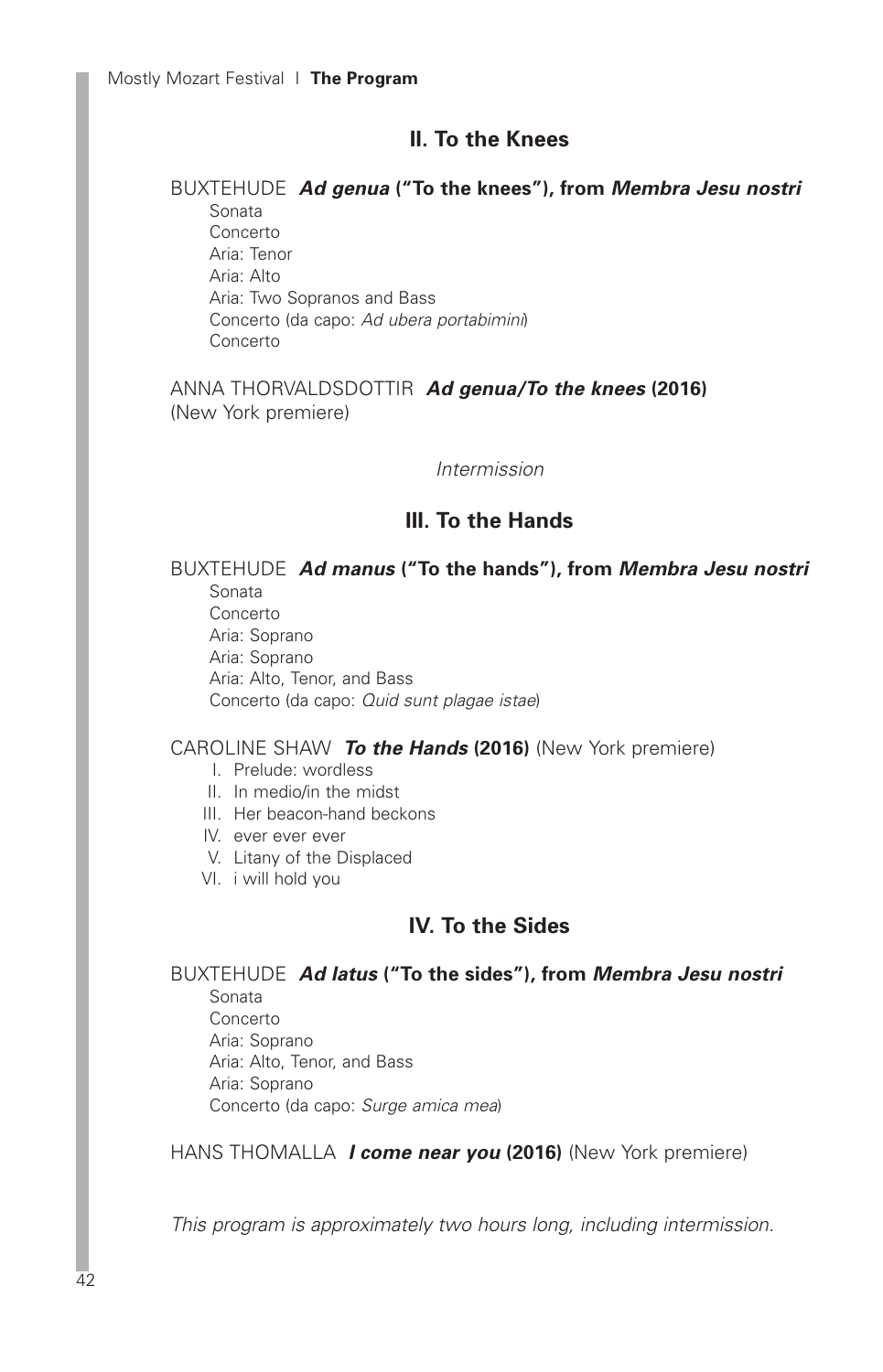$\mathcal O$  $\subseteq$  $\boldsymbol{\sigma}$  $\Omega$  $\mathcal{O}$  $\mathbf{\Omega}$ o  $\overline{\phantom{a}}$ 

## By Paul Schiavo

*Seven Responses*, performed over two concerts this afternoon and evening, is a collaborative musical work that spans more than three centuries and unites the imaginations of eight composers. The project originated with Donald Nally and the late Jeff Dinsmore, cofounders of The Crossing, a choir specializing in music of our time. Despite the group's focus on contemporary works, Dinsmore felt that The Crossing's vocal resources were well-suited to music of the Baroque period—that is, the 17th and early 18th centuries. From that conviction grew the idea of juxtaposing old and new music in a single concert experience.

The foundation for *Seven Responses* is *Membra Jesu nostri*, a unified cycle of seven cantatas composed by Dieterich Buxtehude and completed not later than 1680. Each of these cantatas, which together form something like an oratorio, meditates upon a part of the body of the crucified Jesus. Evoking both the agony and the promise of spiritual salvation that Christians find in the crucifixion story, *Membra Jesu nostri* entwines suffering, death, hope, and gratitude.

Complementing Buxtehude's music are newly composed pieces that were commissioned for the project, each matched with one of the *Membra Jesu nostri* cantatas. The seven contributing composers had relatively free rein in devising their "responses," the only constraints being the musical resources provided by The Crossing and the International Contemporary Ensemble, whose modern instruments provide contrasting timbres to those of Quicksilver's period instruments. Each response focuses on the anatomical part feet, hands, side, etc.—addressed in the corresponding *Membra Jesu nostri* cantata, but they do so in quite varied ways. The commissioned composers, who range widely in age and nationality, represent a broad section of the creative work that is shaping music in our time.

—Copyright © 2016 by Paul Schiavo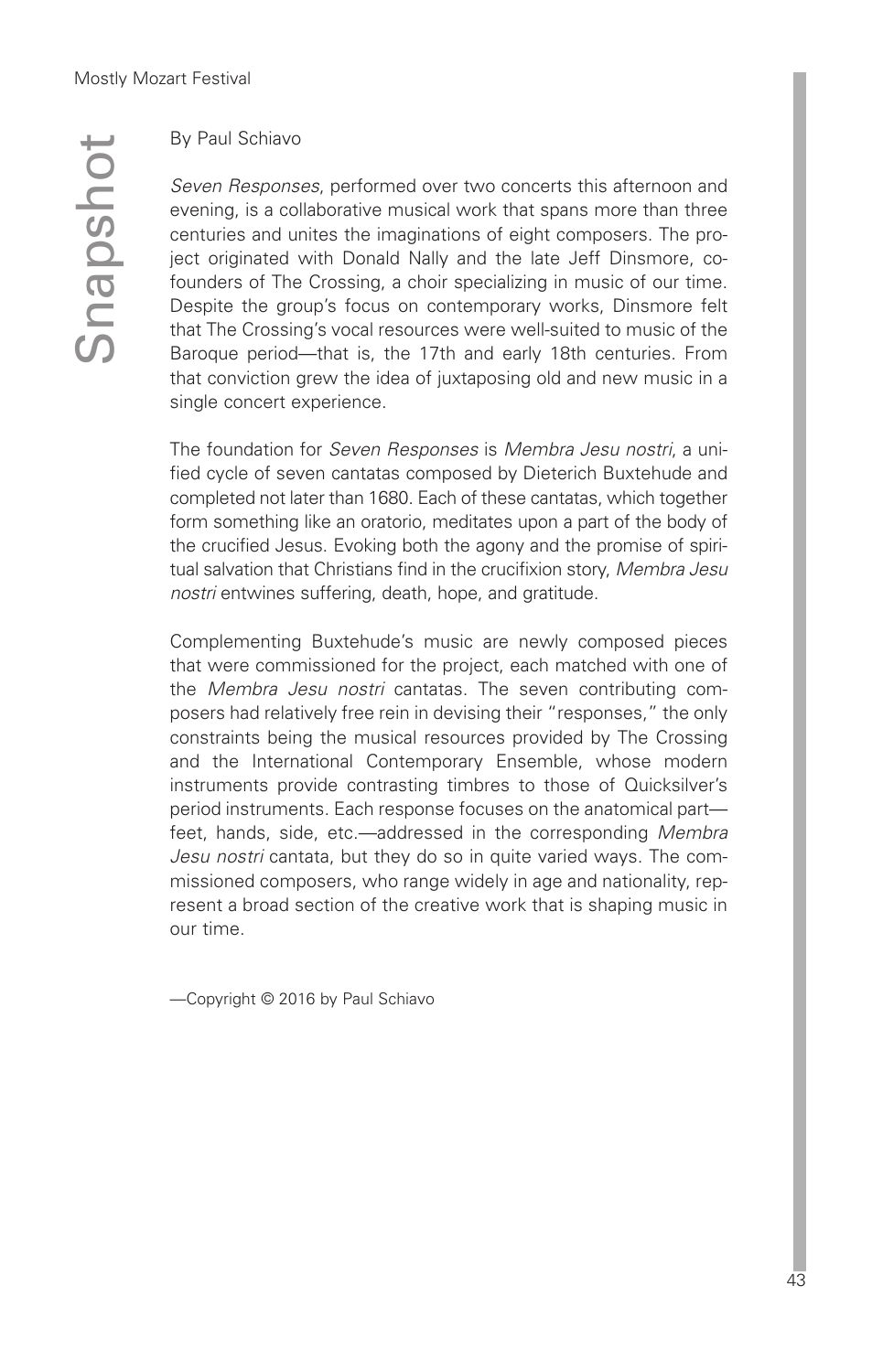## By Paul Schiavo

One of the most striking developments in composition over the past century has been creative interaction with the musical past. Notable early examples include the neo-classical works of Prokofiev, Ravel, Stravinsky, and others, Schoenberg's audacious reworking of a Handel *concerto grosso* as his Concerto for String Quartet and Orchestra, and Webern's transformational orchestration of the Ricercare from Bach's *The Musical Offering*. More recently, pieces by Luciano Berio, Thomas Adès, and other composers have shown that Western music's thousand-year-long history remains a wellspring of creative ideas and influences.

*Seven Responses* extends this development by creating a dialogue between not one, but seven composers of our own time with another from the 17th century. The latter is Dieterich Buxtehude, the foremost German musician of the Baroque period prior to Bach and Handel. Renowned as an organist, Buxtehude spent his entire career in service of the Lutheran Church, some 40 years of it at the important Marienkirche in the city of Lübeck, northeast of Hamburg. Most of his substantial output as a composer consists of organ and sacred vocal music.

In the latter category, *Membra Jesu nostri* is notable on several counts. This work comprises seven cantatas on the theme of Christ's crucifixion, each contemplating a different part of Jesus's wounded body. (The composition's title translates as "The Limbs of Our Jesus," although its meditation extends to Christ's torso and head.) While each cantata is structurally whole in itself, together they form a larger work that constitutes perhaps the earliest oratorio by a German composer. Its texts, which Buxtehude chose and assembled, are in Latin and stem from two sources: the Bible and *Salve mundi salutare*, a 13th-century poem whose author is unknown but may have been the medieval Flemish abbot and poet Arnulf of Leuven.

These two textual sources shape the design of the seven *Membra Jesu nostri* cantatas. Each begins with an instrumental prelude, which Buxtehude calls a sonata, followed by a vocal "concerto." In the present context, that word means something quite different from our modern conception of the concerto as an orchestral composition with featured soloist(s). Rather, Buxtehude uses it to indicate a movement for chorus and instruments. Each concerto movement of *Membra Jesu nostri* sets a short Biblical passage related to the portion of Christ's body that is the subject of its cantata.

There follow, in each cantata, three arias for solo voice or, in a few instances, solo trio. With texts drawn from *Salve mundi salutare*, these address directly Christ's suffering and the redemption worshipers anticipate from it. Each cantata then concludes with a reprise of its concerto movement, usually with the same text. But in the first cantata, the closing concerto repeats the verses of the initial aria; and in the seventh, the concluding concerto sets the single word "Amen," giving a stamp of finality to the entire work.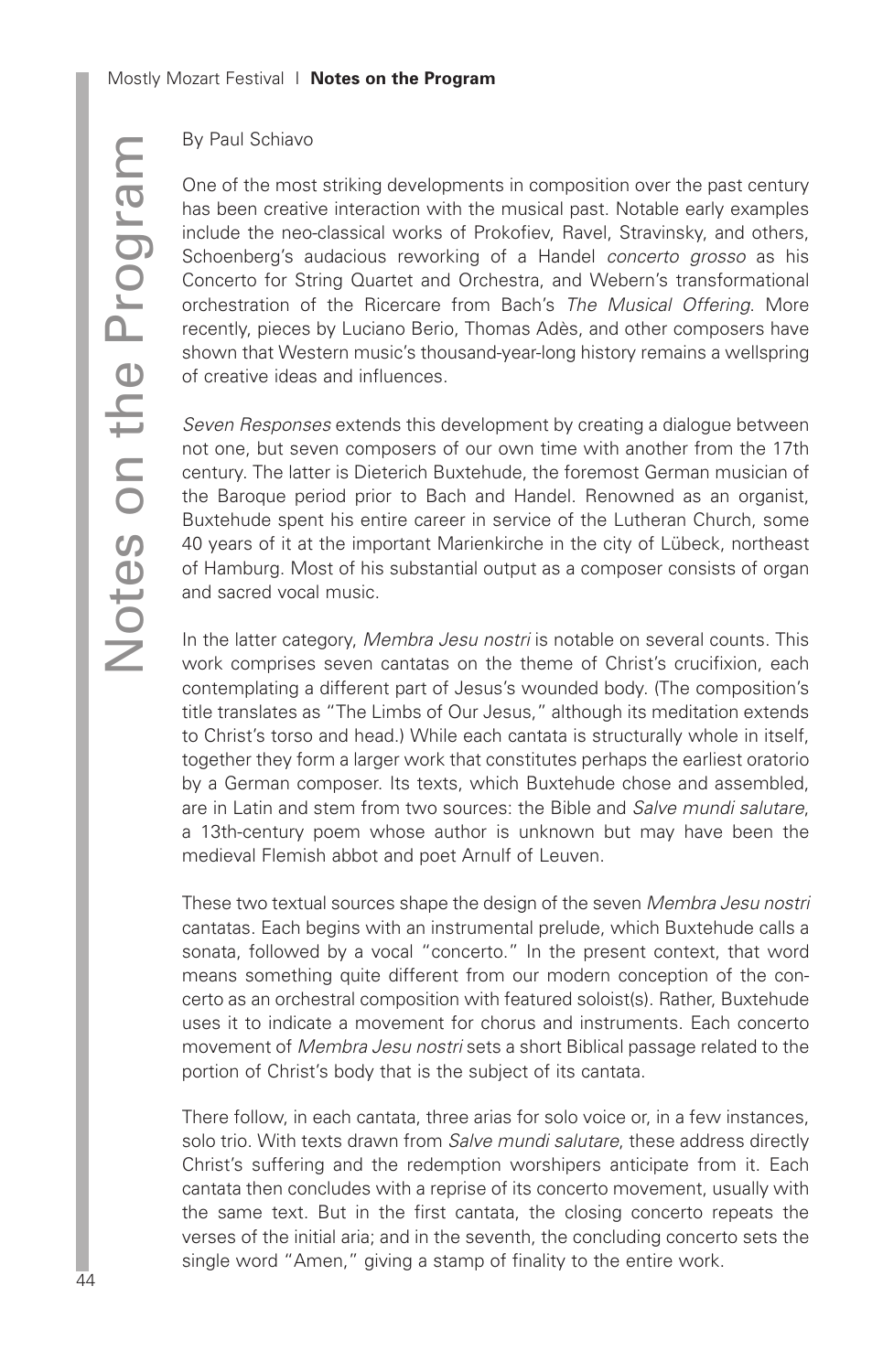Performed over the course of two concerts by the singers of The Crossing and the Baroque instrumentalists of Quicksilver, *Membra Jesu nostri* is an essential half of *Seven Responses*. But it is only half. The other part, equally essential, is the seven new compositions commissioned by Donald Nally, director of The Crossing. (Nally and The Crossing's co-founder, the late Jeff Dinsmore, conceived the *Seven Responses* project.) Each of these newly written pieces is by a different composer, and each concerns a different portion of the body considered in *Membra Jesu nostri*. Performed with the modern instruments of the International Contemporary Ensemble, they vary widely in conception and musical style.

## **I.**

*Ad pedes* **("To the feet"), from** *Membra Jesu nostri***, BuxWV 75 (1680)** DIETERICH BUXTEHUDE

*Born c. 1637, in Denmark or Germany Died May 9, 1707, in Lübeck, Germany*

## *dress in magic amulets, dark, from My feet* **(2016)**

DAVID T. LITTLE *Born October 25, 1978, in Blairstown, New Jersey*

This afternoon's concert presents the initial four cantatas of *Membra Jesu nostri* and the corresponding responses. The first of these paired pieces concerns the feet. Buxtehude's cantata *Ad pedes* envisions Christ's feet nailed to the cross. The response, *dress in magic amulets, dark, from My feet*, is by the American composer David T. Little, who wrote both words and music. He observes that crucifixion nails, or what were taken to be them, historically were thought to have protective powers and were worn as charms to fend off misfortune and disease. The text of his piece imagines Christ offering the nails "dark, from My feet" for this purpose, uniting giver and receiver in a bond of death and "magic pain." Little, whose resume includes stints as a drummer in rock bands as well as a doctorate degree in music from Princeton University, and whose work often straddles the idioms of rock and contemporary composition, has included in his score metallic sounds produced by brake drums and other implements.

## **II.** *Ad genua* **("To the knees"), from** *Membra Jesu nostri* DIETERICH BUXTEHUDE

## *Ad genua/To the knees* **(2016)**

ANNA THORVALDSDOTTIR *Born July 11, 1977, in Akranes, Iceland*

*Ad genua*, the second cantata of *Membra Jesu nostri*, juxtaposes very different visions of knees: knees that dandle a child and the bending knees of the dying Jesus. The response uses the same title. Its text, by the Icelandic writer Gudrun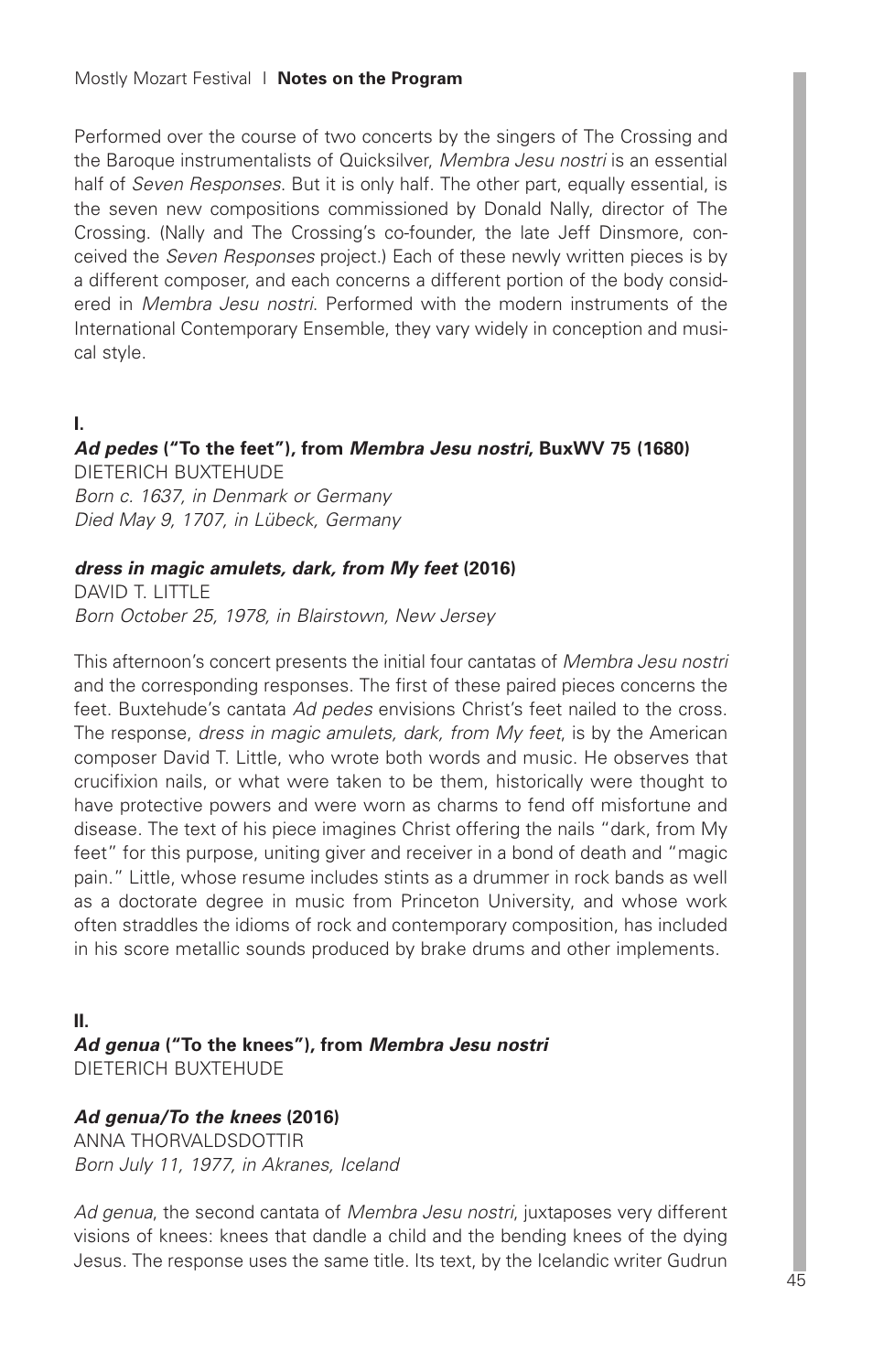Eva Minervudottir, extends the notion of falling to one's knees to falling in a broader sense. Her text inspired another young Icelander, composer Anna Thorvaldsdottir, to write a song for solo soprano. Her voice is enveloped by music for choir and string instruments, creating what Thorvaldsdottir describes as "a dream-like state, both terrifying and calm at the same time."

#### **III.**

*Ad manus* **("To the hands"), from** *Membra Jesu nostri* DIETERICH BUXTEHUDE

## *To the Hands* **(2016)**

CAROLINE SHAW *Born August 1, 1982, in Greenville, North Carolina*

The concerto movement of the third *Membra Jesu nostri* cantata, *Ad manus*, asks, in the words of the prophet Zechariah, "What are those wounds in the midst of your hands?" The ensuing arias remind us of Christ's hands pierced by nails, and finally invoke those hands as defense against the presumed dangers of eternity. The response, *To the Hands*, by Pulitzer laureate Caroline Shaw, is one of the most elaborate and complex engendered by the *Seven Responses* project. Like Buxtehude's cantata, it unfolds in six movements and combines old and newer texts.

"The first movement," Shaw notes, "acts as a prelude and turns the opening tune of *Ad manus* into a wordless plainchant melody." The composer then takes up the question asked in the cantata's concerto movement, reorders the words, and concludes by asking: What are the wounds in *our* hands? The third movement derives from "The New Colossus," the sonnet by Emma Lazarus engraved on the base of the Statue of Liberty, and particularly from its image of a "beacon-hand" extending a light to exiles and refugees. Shaw's own verses, which she describes as a "riff" on Lazarus's poem, again arrive at a first-person-plural construction.

The fourth movement also uses original verses by Shaw. They envision an old woman, her hands folded in her lap and, later, "tending to her bread and empty chairs." To the description of this intimate scene Shaw appends the Latin words *in caverna* —"in the hollow"—taken from a verse in the *Song of Solomon* we will encounter in the fourth cantata of *Membra Jesu nostri*. In the fifth movement, the choir speaks figures enumerating internally displaced persons in different countries. "Sometimes," Shaw observes, "data is the cruelest and most honest poetry." *To the Hands* closes with a varied reprise of its second movement.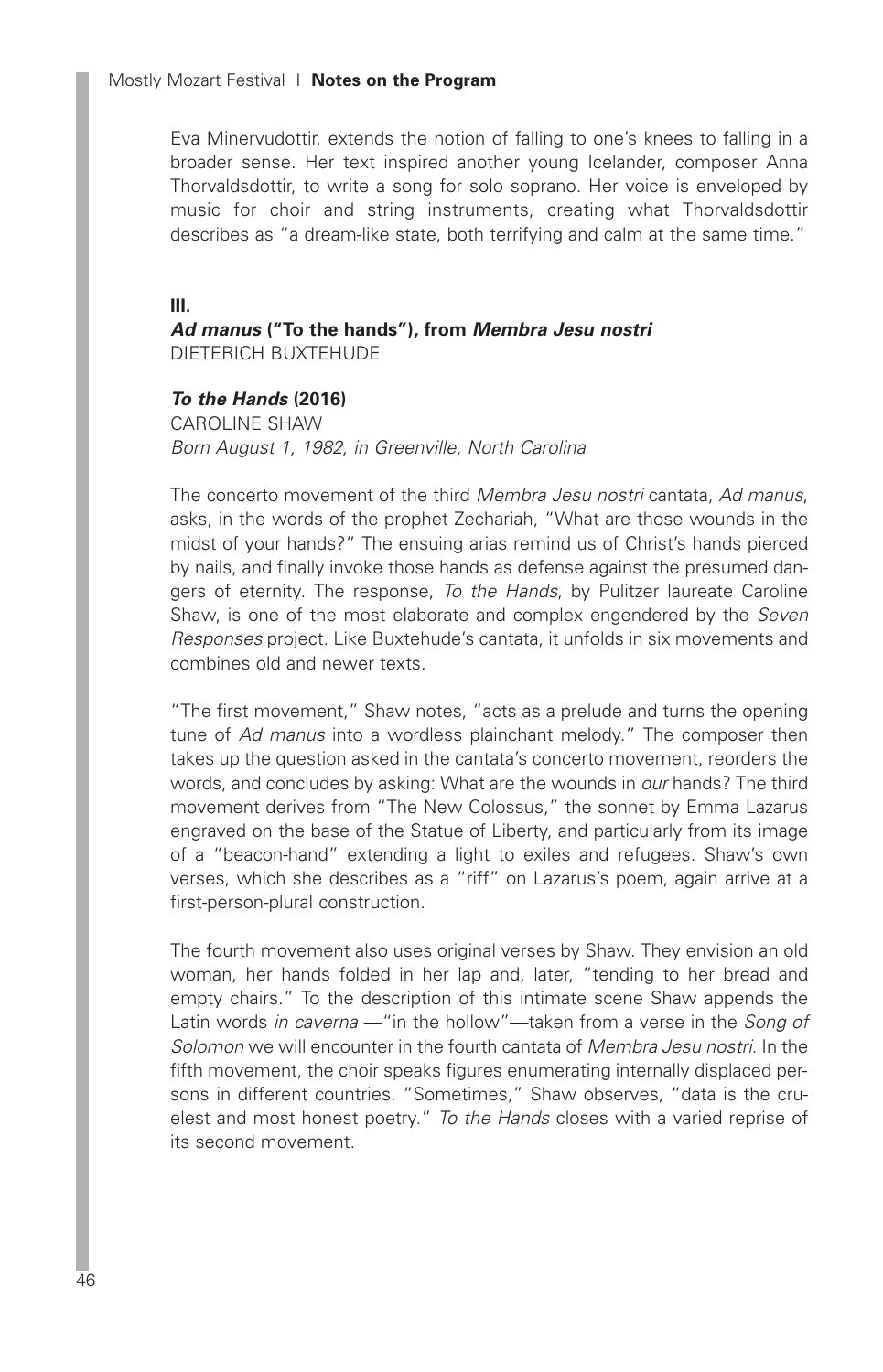## **IV.** *Ad latus* **("To the sides"), from** *Membra Jesu nostri* DIETERICH BUXTEHUDE

## *I come near you* **(2016)**

HANS THOMALLA *Born in 1975, in Bonn, Germany*

Part I of *Seven Responses* concludes with the cantata *Ad latus* and its response, *I come near you*, by Hans Thomalla, a German composer who has lived and worked in the U.S. since 2002. Buxtehude implicitly compares the wound in Christ's side, the subject for the cantata's arias, with the cliff-side hollow that is home to a dove, an image drawn from the *Song of Solomon* and evoked in the concerto movement of *Ad latus*. For his piece, Thomalla fashioned a text drawing on the same sources. The composer notes that for Buxtehude, the wounded being suffering for us is Christ, but in our own time it is the natural world that bleeds and dies for us. *I come near you* presents a musical allegory of our currently fraught relationship with nature.

The piece begins with multiphonics—dense, chord-like sonorities produced by woodwind instruments by means of unconventional fingerings and embouchures. For Thomalla, these sounds are like "quiet screams…the sound of nature under pressure." They are, he writes, "clearly distorted but at the same time beautiful in [their] resistance against an abstract harmonic system." The choir, by contrast, initially sings within such a system, that of familiar human harmonies. But, the composer explains, the vocalists "are increasingly affected by the nature-sounds of the wind instruments, and for a moment true harmony seems possible: an attempt to 'come near,' to understand, to influence the Other and be influenced. This moment of true and open contact is brief, though, as it eventually drowns in increasingly loud and assertive gestures of harmonic control."

And so, the first half of *Seven Responses* ends darkly, with humanity and the natural world in conflict. Whether that conflict can be resolved, and harmony restored between us and our planet, is left an open question. That question will be the starting point for the second half of this remarkable collaborative work.

*Paul Schiavo serves as program annotator for the St. Louis and Seattle Symphonies, and writes frequently for concerts at Lincoln Center.*

—Copyright © 2016 by Paul Schiavo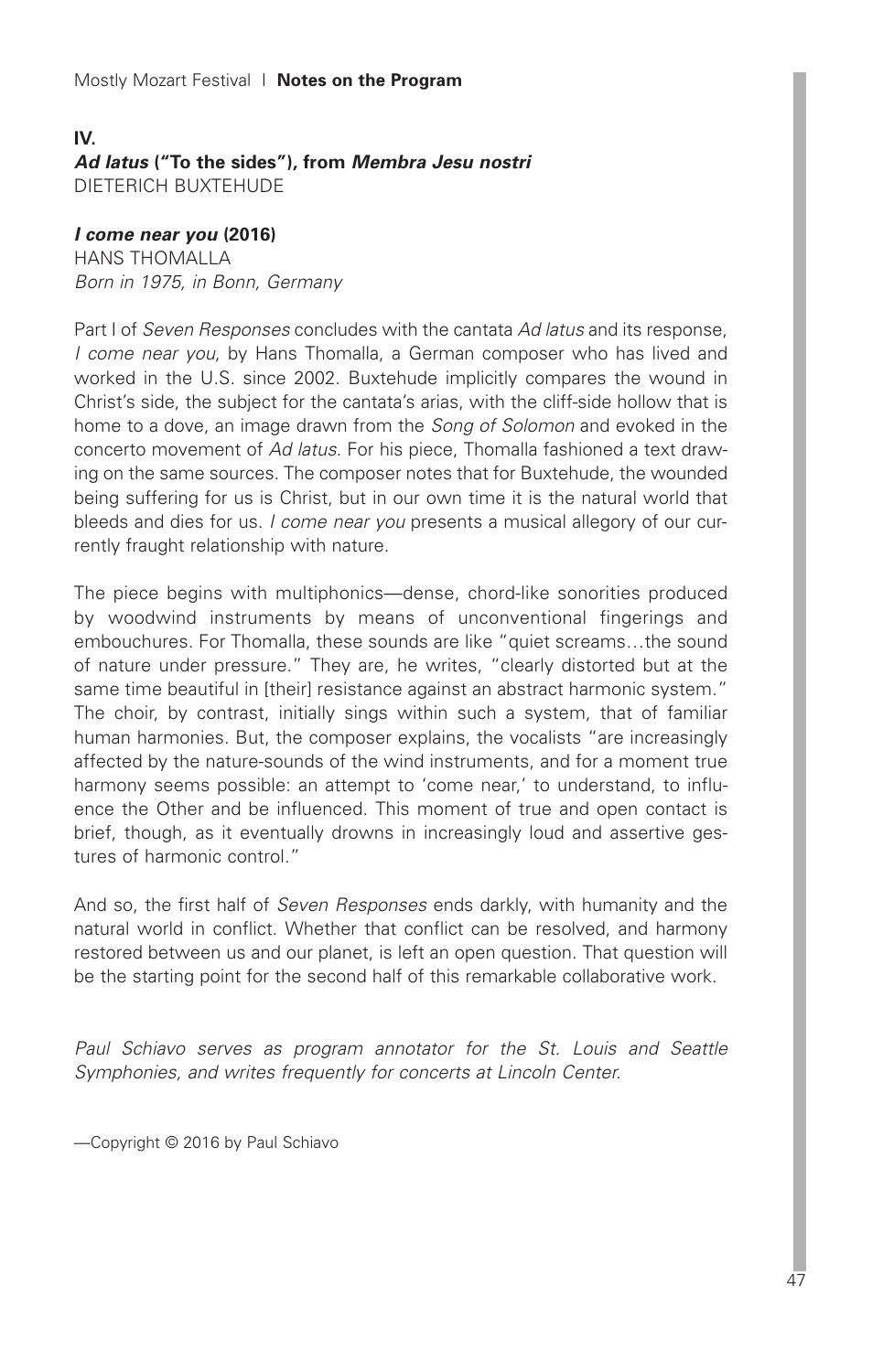## **I. To the Feet**

*Ad pedes* **("To the feet"), from** *Membra Jesu nostri* DIETERICH BUXTEHUDE

## **1. Sonata**

## **2. Concerto**

*Ecce super montes pedes evangelizantis et annunciantis pacem*

## **3. Aria: soprano**

*Salve mundi salutare, salve Jesu care! Cruci tuae me aptare vellem vere, tu scis quare, da mihi tui copiam*

## **4. Aria: soprano**

*Clavos pedum, plagas duras, et tam graves impressuras circumplector cum affectu, tuo pavens in aspectu, tuorum memor vulnerum*

## **5. Aria: bass**

*Dulcis Jesu, pie Deus, Ad te clamo licet reus, praebe mihi te benignum, ne repellas me indignum de tuis sanctis pedibus*

Behold, upon the mountains the feet of one bringing good news and proclaiming peace (Nahum 1:15)

Hail, salvation of the world, Hail, hail, dear Jesus! On Your cross would I hang Truly, You know why Give me Your strength

The nails in Your feet, the hard blows and so grievous marks I embrace with love, Fearful at the sight of You Mindful of Your wounds

Sweet Jesus, merciful God I cry to You, in my guilt Show me Your grace, Turn me not unworthy away From Your sacred feet

## **6. Concerto (da capo:** *Ecce super montes***)**

## **7. Concerto**

*Salve mundi salutare, salve Jesu care! Cruci tuae me aptare vellem vere, tu scis quare, da mihi tui copiam*

Hail, salvation of the world, Hail, hail, dear Jesus! On Your cross would I hang Truly, You know why Give me Your strength

**\*\*\*\*\***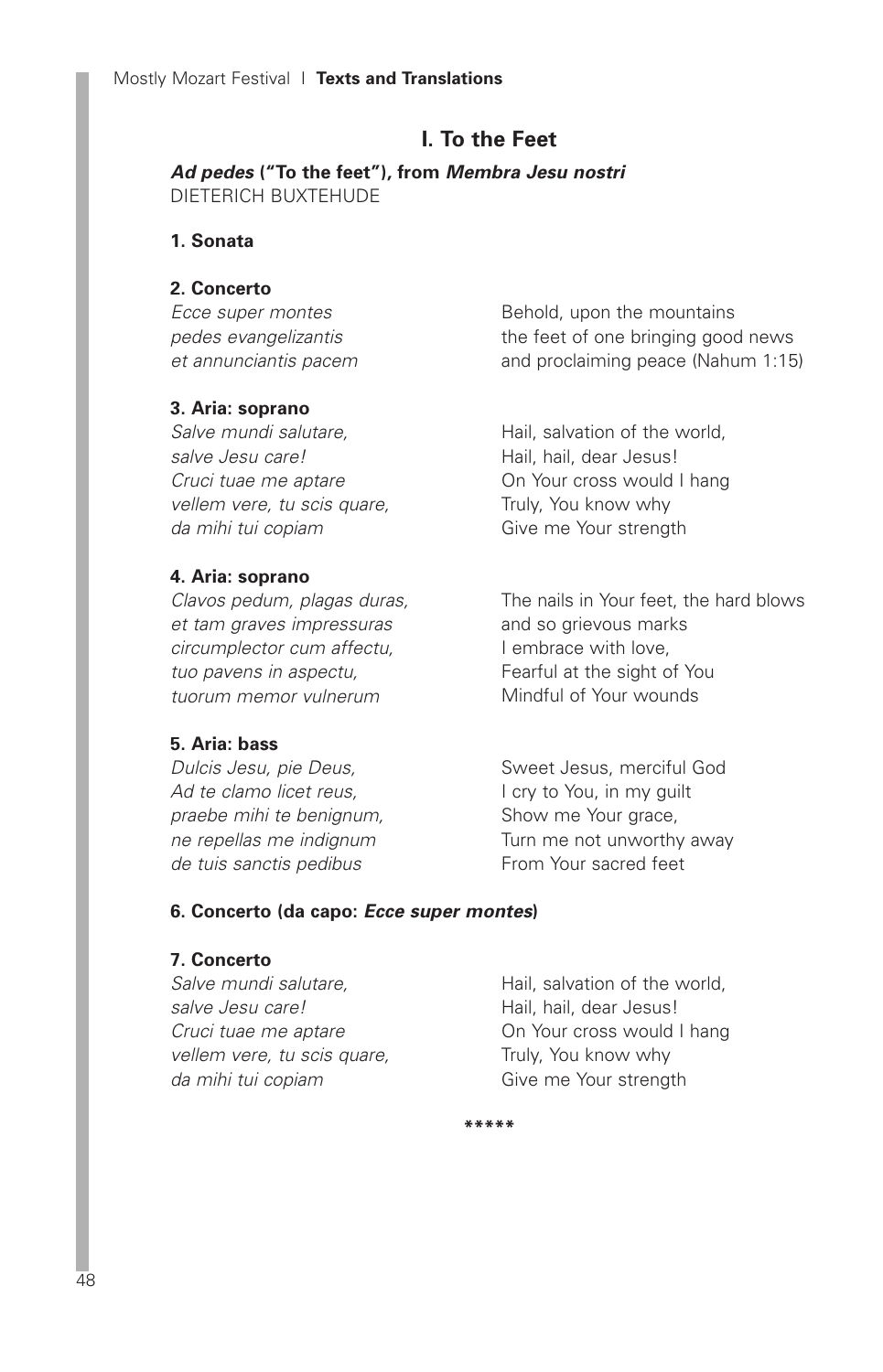#### Mostly Mozart Festival I **Texts and Translations**

#### *dress in magic amulets, dark, from My feet*

*Words and music*: David T. Little

Take this, All of you, Take these…

Dress in magic, Dress in magic amulets, Take these...

Dress in magic, Dress in magic amulets, Dark, from My feet.

…My feet.

You rejoice in wounds. My demise. Our demise. Magic pain.

## **II. To the Knees**

#### *Ad genua* **("To the knees"), from** *Membra Jesu nostri*

#### **1. Sonata**

## **2. Concerto**

*Ad ubera portabimini, et super genua blandientur vobis*

#### **3. Aria: tenor**

*Salve Jesu, rex sanctorum, spes votiva peccatorum, crucis ligno tanquam reus,*

*pendens homo verus Deus, caducis nutans genibus*

#### **4. Aria: alto**

*Quid sum tibi responsurus, actu vilis corde durus? Quid rependam amatori, qui elegit pro me mori, ne dupla morte morerer*

You will be brought to nurse and dandled on the knees [of Jerusalem, portrayed as a mother] (Isaiah 66:12)

Hail Jesus, King of Saints Hope of sinners' prayers, like an offender on the wood of the cross, a man hanging, true God, Bending on failing knees!

What answer shall I give You, Vile as I am in deed, hard in my heart? How shall I repay Your love, Who chose to die for me, Unless I die a second death?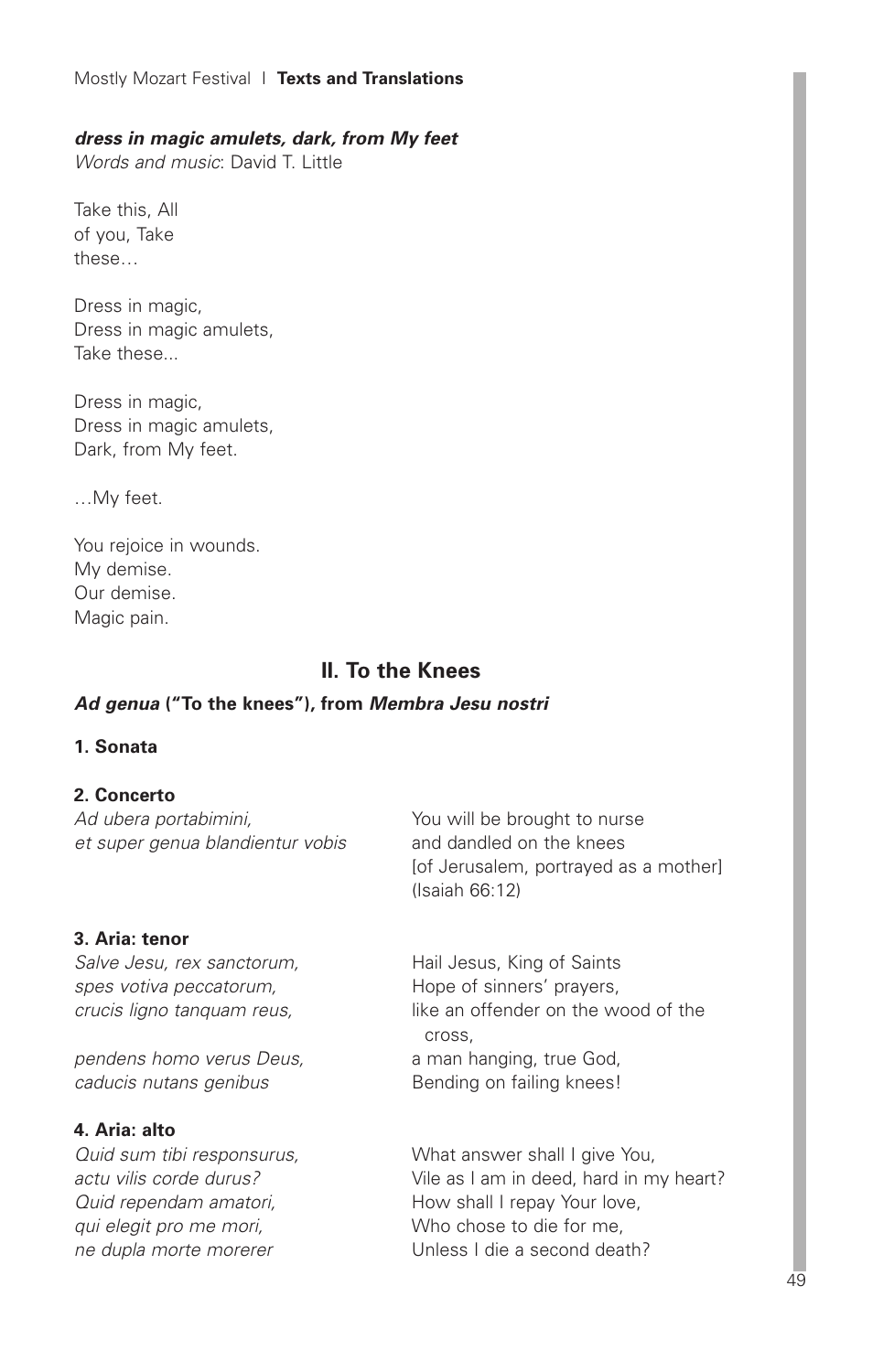#### **5. Aria: two sopranos and bass**

*Dulcis Jesu, pie Deus, Ad te clamo licet reus, praebe mihi te benignum, ne repellas me indignum de tuis sanctis pedibus*

Sweet Jesus, merciful God I cry to You, in my guilt Show me Your grace, Turn me not unworthy away From Your sacred feet

## **6. Concerto (da capo:** *Ad ubera portabimini***)**

## **7. Concerto**

*Salve mundi salutare, salve Jesu care! Cruci tuae me aptare vellem vere, tu scis quare, da mihi tui copiam*

Hail, salvation of the world, Hail, hail, dear Jesus! On Your cross would I hang Truly, You know why Give me Your strength

**\*\*\*\*\***

## *Ad genua/To the knees*

*Music*: Anna Thorvaldsdottir *Words*: Gudrun Eva Minervudottir

I fall to my knees I fall I fall I fall to my knees and ask forgiveness for lazy thoughts, unseemly hunger and the beautiful, wild stampede of my fear

I fall to my knees I fall I fall I fall to my knees and into the dark haze of the purple, innocent sky I fall deep into the sky and beg for clarity, true satisfaction and union of the soul

I give myself up I give I give up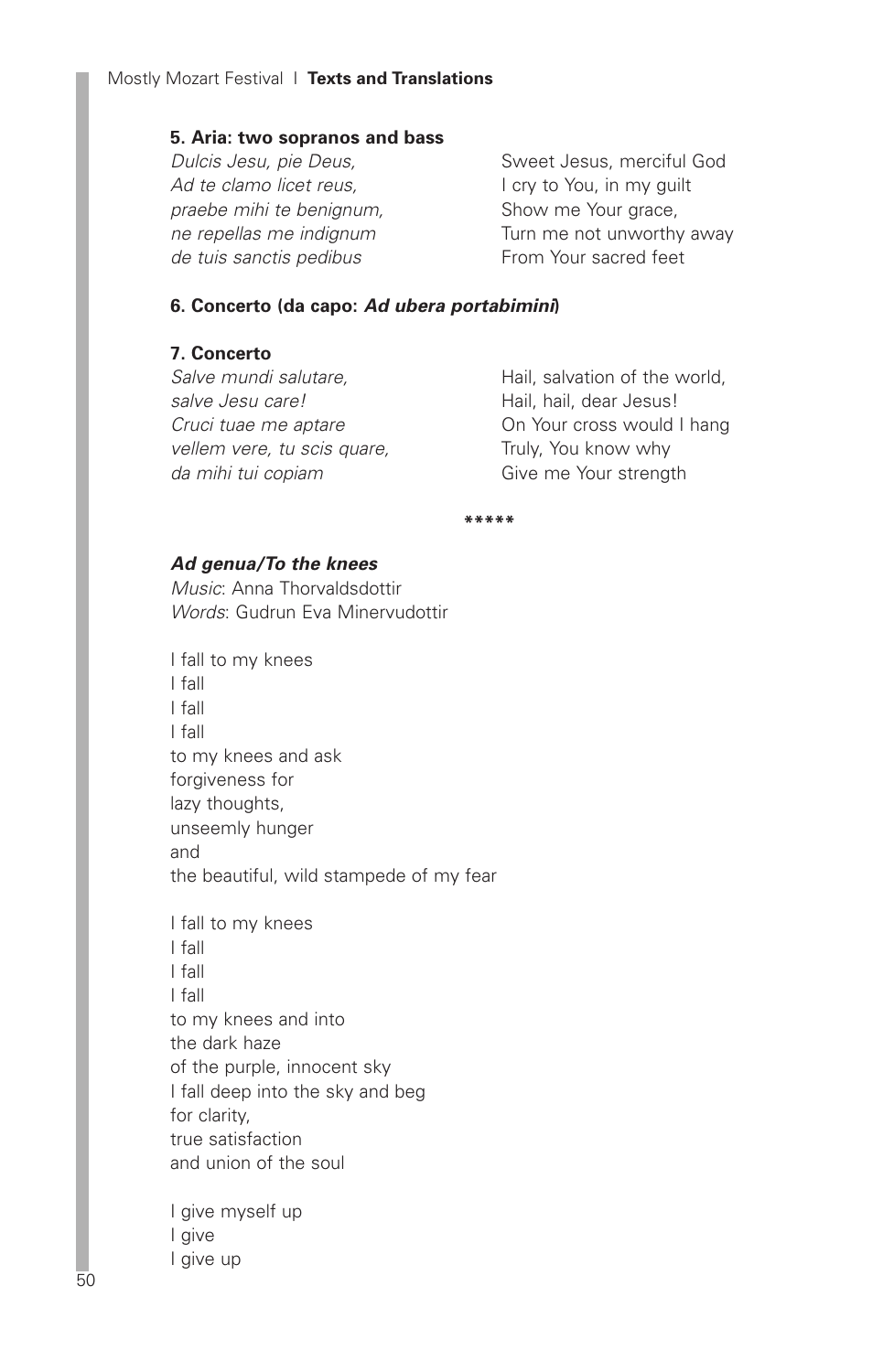Mostly Mozart Festival I **Texts and Translations**

I fall to my knees I fall I fall I fall to my knees and worship the eternal music

# **III. To the Hands**

## *Ad manus* **("To the hands"), from** *Membra Jesu nostri*

## **1. Sonata**

## **2. Concerto**

*Quid sunt plagae istae in medio manuum tuarum?*

#### **3. Aria: soprano**

*Salve Jesu, pastor bone, fatigatus in agone, qui per lignum es distractus et ad lignum es compactus expansis sanctis manibus*

#### **4. Aria: soprano**

*Manus sanctae, vos amplector, et gemendo condelector, grates ago plagis tantis, clavis duris guttis sanctis dans lacrymas cum osculis*

## **5. Aria: alto, tenor, and bass**

*In cruore tuo lotum me commendo tibi totum, tuae sanctae manus istae me defendant, Jesu Christe, extremis in periculis*

What are those wounds in the midst of Your hands? (Zechariah 13:6)

Hail, Jesus, good shepherd, wearied in agony, tormented on the cross nailed to the cross Your sacred hands stretched out

Holy hands, I embrace you, and, lamenting, I delight in you, I give thanks for the terrible wounds, the hard nails, the holy drops, shedding tears with kisses

Washed in Your blood I wholly entrust myself to You; may these holy hands of Yours defend me, Jesus Christ, in the final dangers

#### **6. Concerto (da capo:** *Quid sunt plagae istae***)**

**\*\*\*\*\***

## *To the Hands*

*Words and music*: Caroline Shaw

I. Prelude: wordless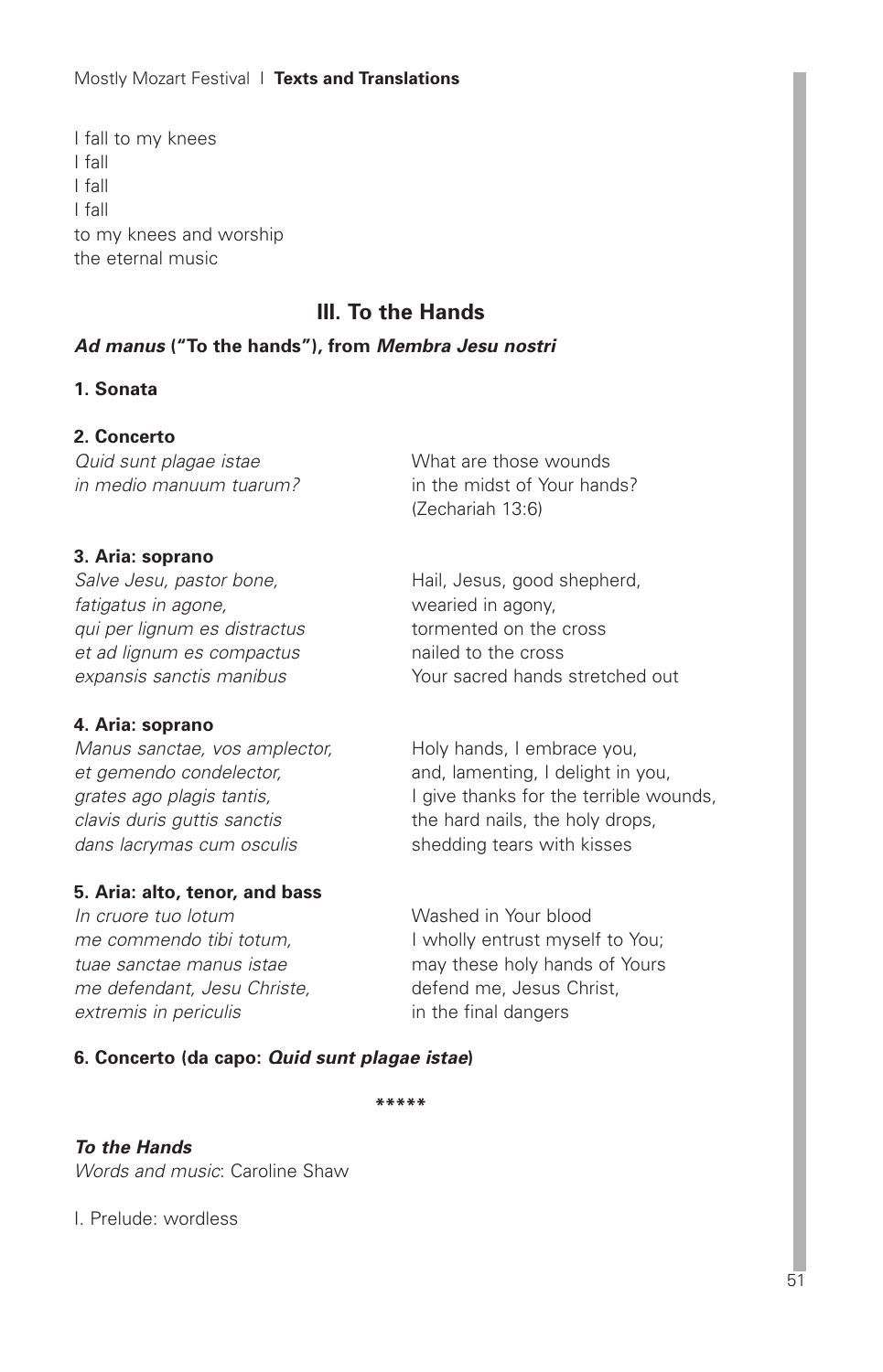II. *in medio. in medio. in medio manuum tuarum quid sunt plagae istae in medio manuum tuarum quid sunt plagae istae in medio manuum nostrarum*

in the midst. in the midst. in the midst of your hands what are those wounds in the midst of your hands what are those wounds in the midst of our hands

*—from Buxtehude's* Ad manus *(Zechariah 13:6, adapted by Caroline Shaw, with the addition of* "in medio manuum nostrum" *("in the midst of our hands"))*

III. Her beacon-hand beckons: give give to me those yearning to breathe free tempest-tossed they cannot see what lies beyond the olive tree whose branch was lost amid the pleas for mercy, mercy give give to me your tired fighters fleeing flying from the from the from let them i will be your refuge i will be your refuge i will be i will be we will be we will

*—Caroline Shaw, responding to the 1883 sonnet "The New Colossus" by Emma Lazarus, mounted on the pedestal of the Statue of Liberty in 1903*

#### $IV$

ever ever ever in the window sills or the beveled edges of the aging wooden frames that hold old photographs hands folded folded gently in her lap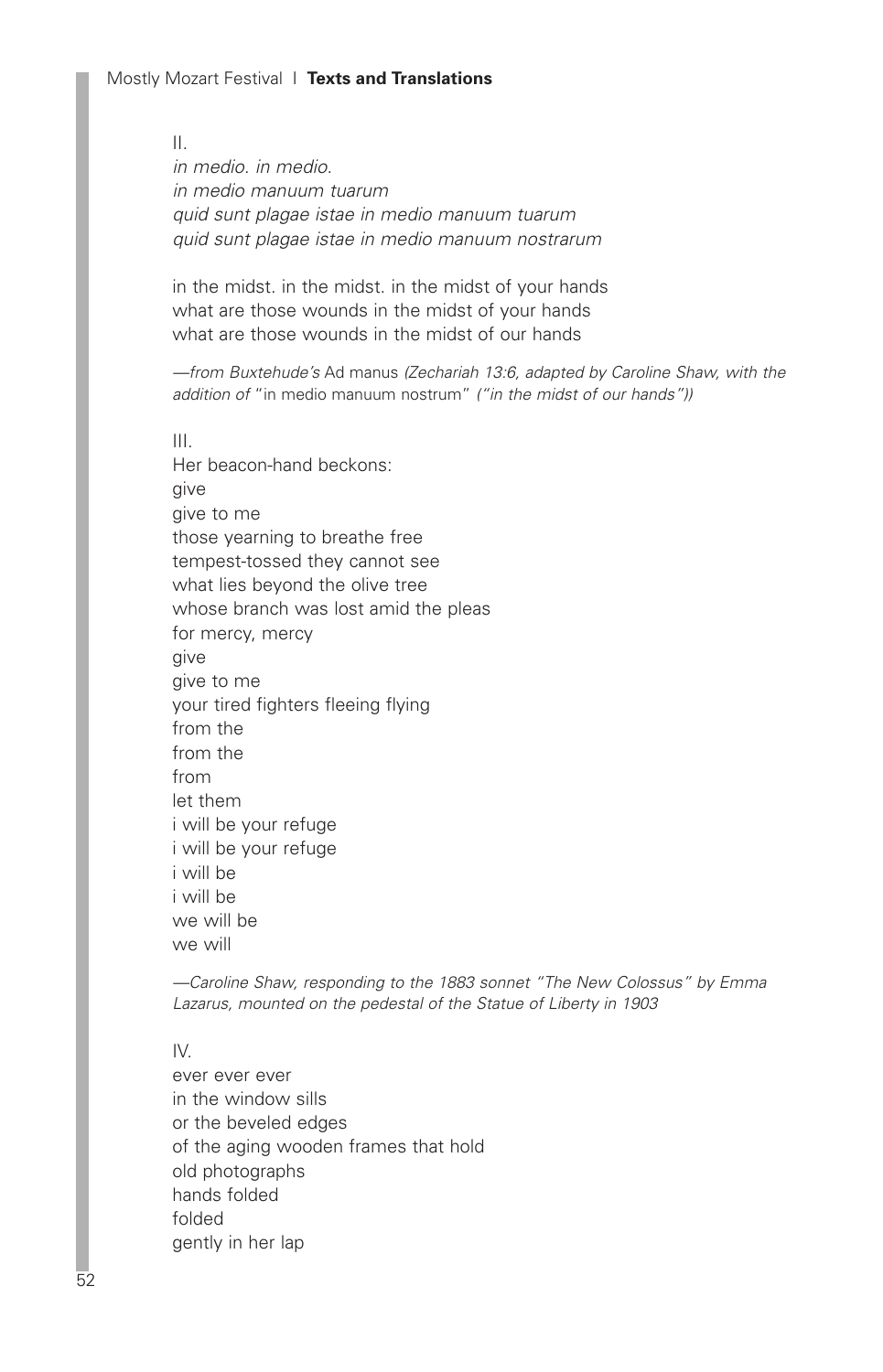## Mostly Mozart Festival I **Texts and Translations**

ever ever in the crevices the never-ending efforts of the grandmother's tendons tending to her bread and empty chairs left for elijahs where are they now *in caverna in caverna*

*—Caroline Shaw; the final line,* "in caverna," *is drawn from Buxtehude's* Ad latus*, from the* Song of Songs*; "in the clefts of the rock, in the hollow of the cliff"*

V. [The choir speaks global figures of internal displacement, sourced from the Internal Displacement Monitoring Centre. These are people, some of whom may have legal refugee status, who have been displaced within their own country due to armed conflict, generalized violence, or human rights violations.]

VI. i will hold you i will hold you ever ever will i hold you ever ever will i enfold you *in medio in medio*

*—Caroline Shaw, with the final line a reprise from the original Zechariah text*

# **IV. To the Sides**

## *Ad latus* **("To the sides"), from** *Membra Jesu nostri*

## **1. Sonata**

## **2. Concerto**

*Surge, amica mea, speciosa mea, et veni, columba mea in foraminibus petrae, in caverna maceriae*

## **3. Aria: soprano**

*Salve latus salvatoris, in quo latet mel dulcoris,*

*in quo patet vis amoris, ex quo scatet fons cruoris, qui corda lavat sordida*

## **4. Aria: alto, tenor, and bass**

*Ecce tibi appropinquo,*

Arise, my love, my beautiful one, and come, my dove in the clefts of the rock, in the hollow of the cliff (Song of Songs 2:13–14)

Hail, side of the Savior, in which the honey of sweetness is hidden, in which the power of love is exposed, from which gushes the spring of blood that cleans the dirty hearts

Lo, I approach You,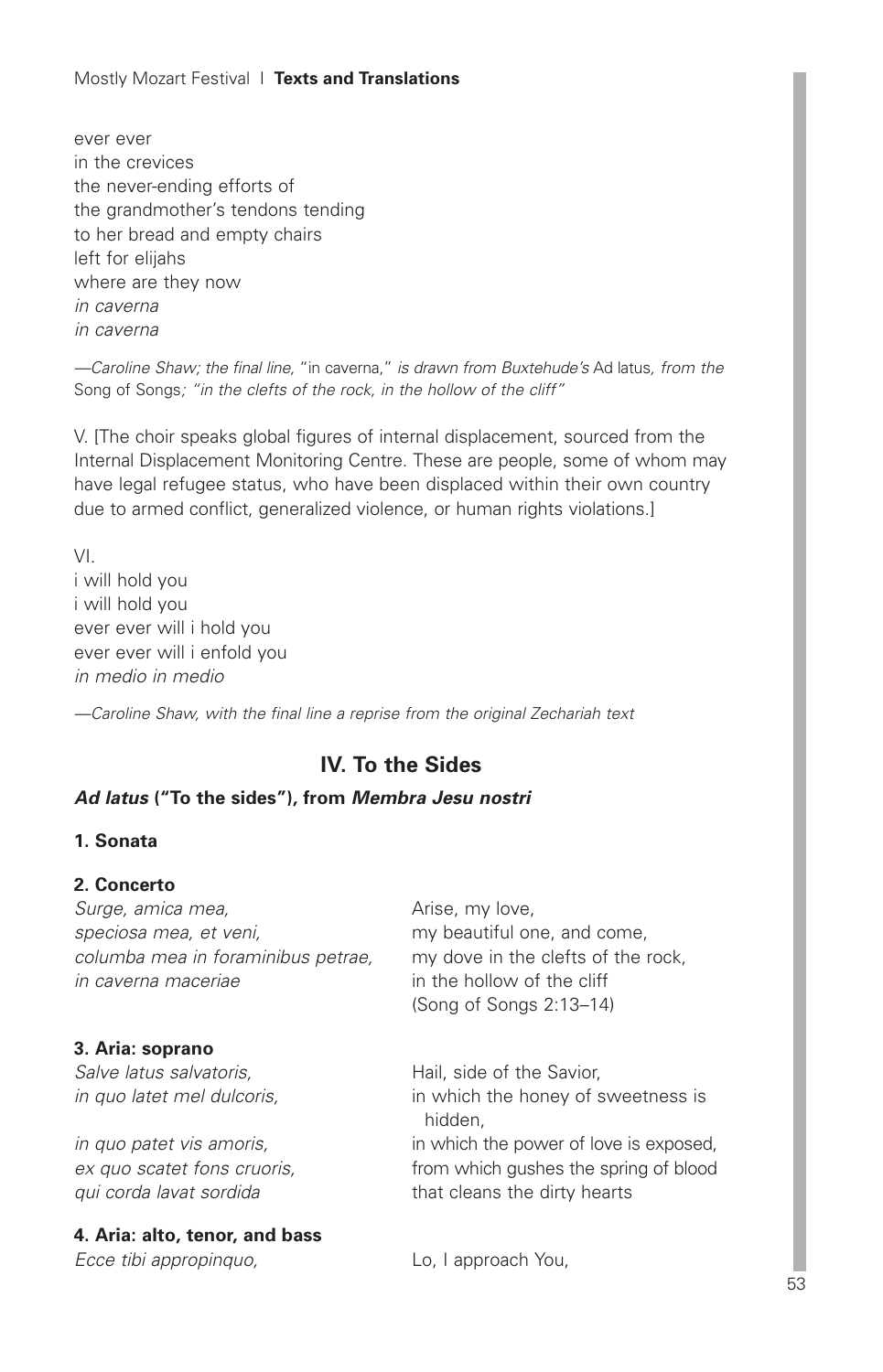*parce, Jesu, si delinquo, verecunda quidem fronte, ad te tamen veni sponte scrutari tua vulnera*

## **5. Aria: soprano**

| Hence dying may it go into You, |
|---------------------------------|
|                                 |
|                                 |
|                                 |

Pardon, Jesus, if I sin, With reverent countenance freely I come to You to behold Your wounds

#### **6. Concerto (da capo:** *Surge amica mea***)**

**\*\*\*\*\***

#### **I come near you**

*Music*: Hans Thomalla *Words*: arranged by Hans Thomalla after Arnulf of Leuven and *Song of Solomon*

I come near you To your side From which the fountain of blood flows

With quiet countenance I stand before you To contemplate your wounds

I come near you When the hour of my death draws close, Let me stand by your side

> Arise, arise my love My beautiful And come My beautiful My love

I come near you To your side

I stand before you To contemplate your wounds

I come near you Let me stand by your side

> My love My beautiful My love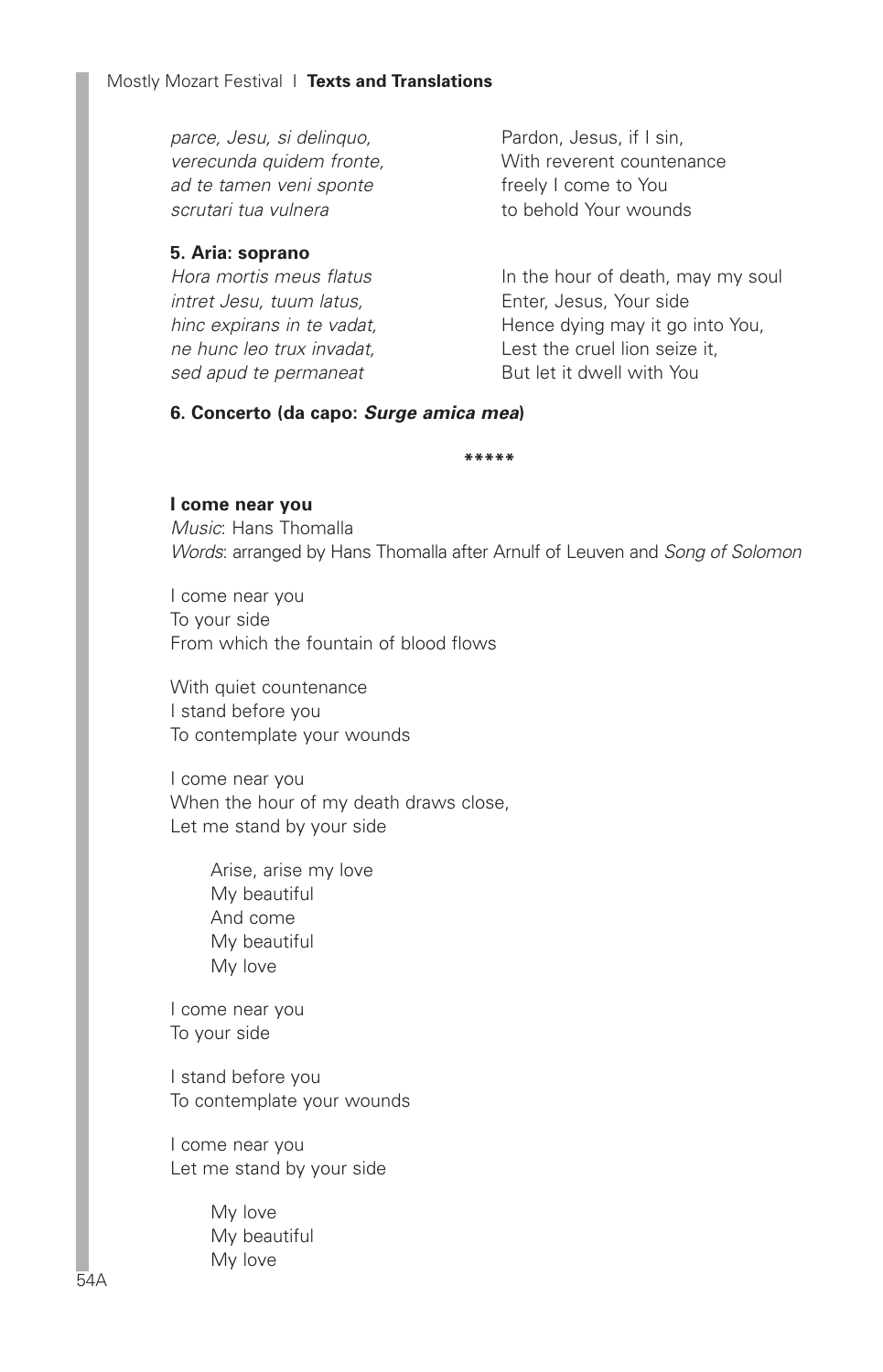# **Lincoln Center's** 50th Anniversarv⊿ ® **Jane Moss** Louis Langrée **July 22-August 27, 2016** Ebuild Louis Langred<br>Ehrenkranz Artistic Director Renée and Robert Belfer Music Director

**Sunday, August 21, 2016, at 7:00 pm**

# Seven Responses, Part II

(New York premiere)

The Crossing International Contemporary Ensemble Quicksilver <sub>M|M</sub> Donald Nally, *Conductor*

# **V. To the Breast**

BUXTEHUDE *Ad pectus* **("To the breast"), from** *Membra Jesu nostri* **(1680)**

 Sonata Concerto a tre voci: Alto, Tenor, and Bass Aria: Alto Aria: Tenor Aria: Bass Concerto a tre voci (da capo: *Sicut modo geniti*)

LEWIS SPRATLAN *Common Ground* **(2016)** (New York premiere) Prologue: Choir and Echo Scene 1: Angelica and Tomás Scene 2: Choir Scene 3: Tomás, Angelica, and Choir

*(Program continued)*

M|M Mostly Mozart debut

*Please make certain all your electronic devices are switched off.*

The Mostly Mozart Festival is made possible by Renée and Robert Belfer, Sarah Billinghurst Solomon and Howard Solomon, and Rita E. and Gustave M. Hauser.

**This performance is made possible in part by the Josie Robertson Fund for Lincoln Center.**

*Steinway Piano* Merkin Concert Hall at Kaufman Music Center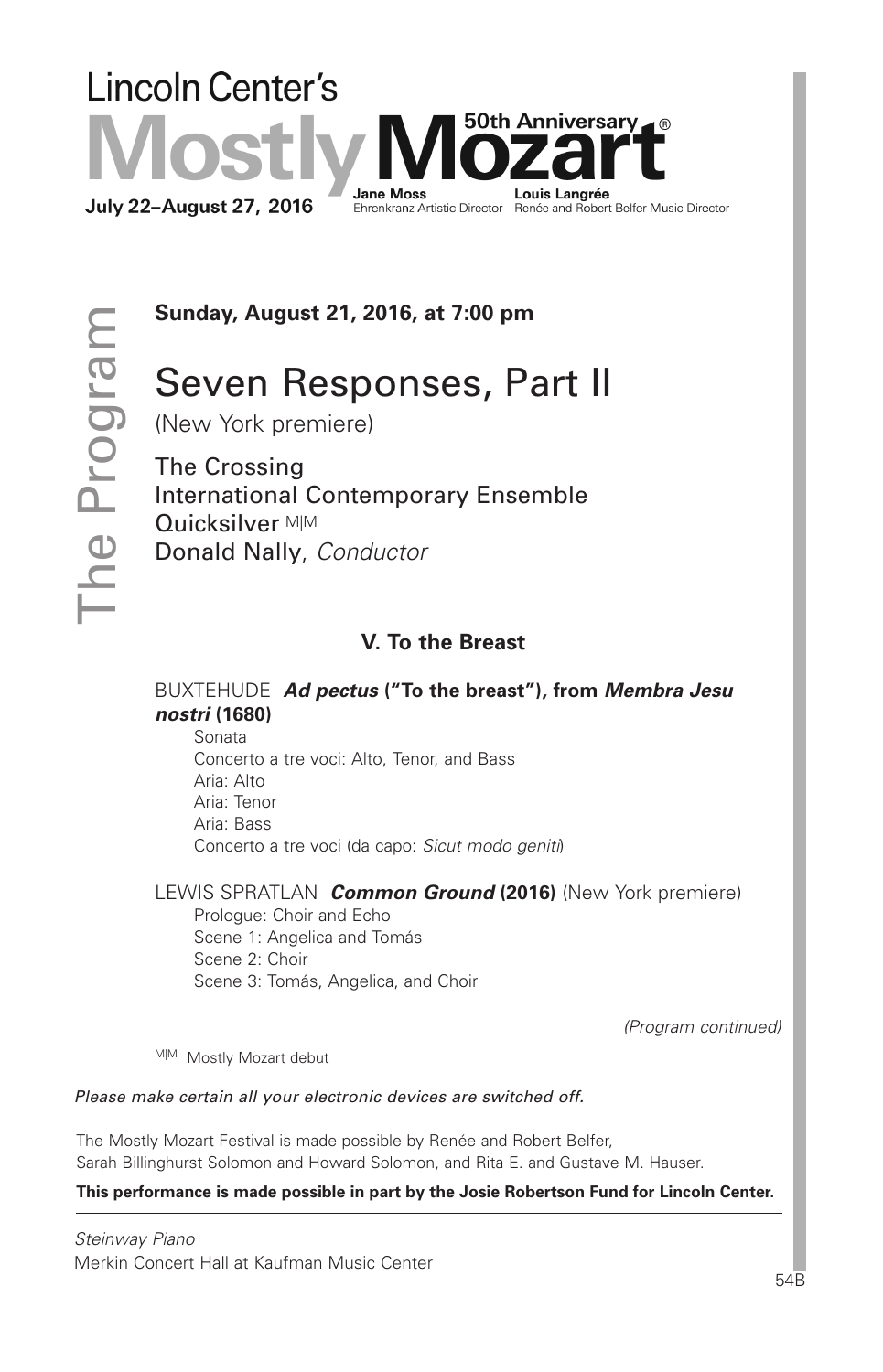## **VI. To the Heart**

#### BUXTEHUDE *Ad cor* **("To the heart"), from** *Membra Jesu nostri* Sonata

 Concerto a tre voci: Two Sopranos and Bass Aria: Soprano Aria: Soprano Aria: Bass Concerto a tre voci (da capo: *Vulnerasti cor meum*)

## GUDMUNDSEN-HOLMGREEN *Ad cor* **(2015)** (New York premiere)

- I. Wound!
- II. Joy!
- III. I laugh at you mockingly
- IV. Wound!/Joy!/I Laugh at you mockingly

*This performance of* Ad cor *is dedicated to the memory of the composer, who passed away on June 27, 2016, two days after its premiere in Philadelphia.*

# **VII. To the Face**

## BUXTEHUDE *Ad faciem* **("To the face"), from** *Membra Jesu nostri* Sonata

 Concerto Aria: Alto, Tenor, and Bass Aria: Alto Aria: Two Sopranos, Alto, Tenor, and Bass Concerto

SANTA RATNIECE *My soul will sink within me* **(2016)**

*This program is approximately 90 minutes long, and will be performed without intermission.*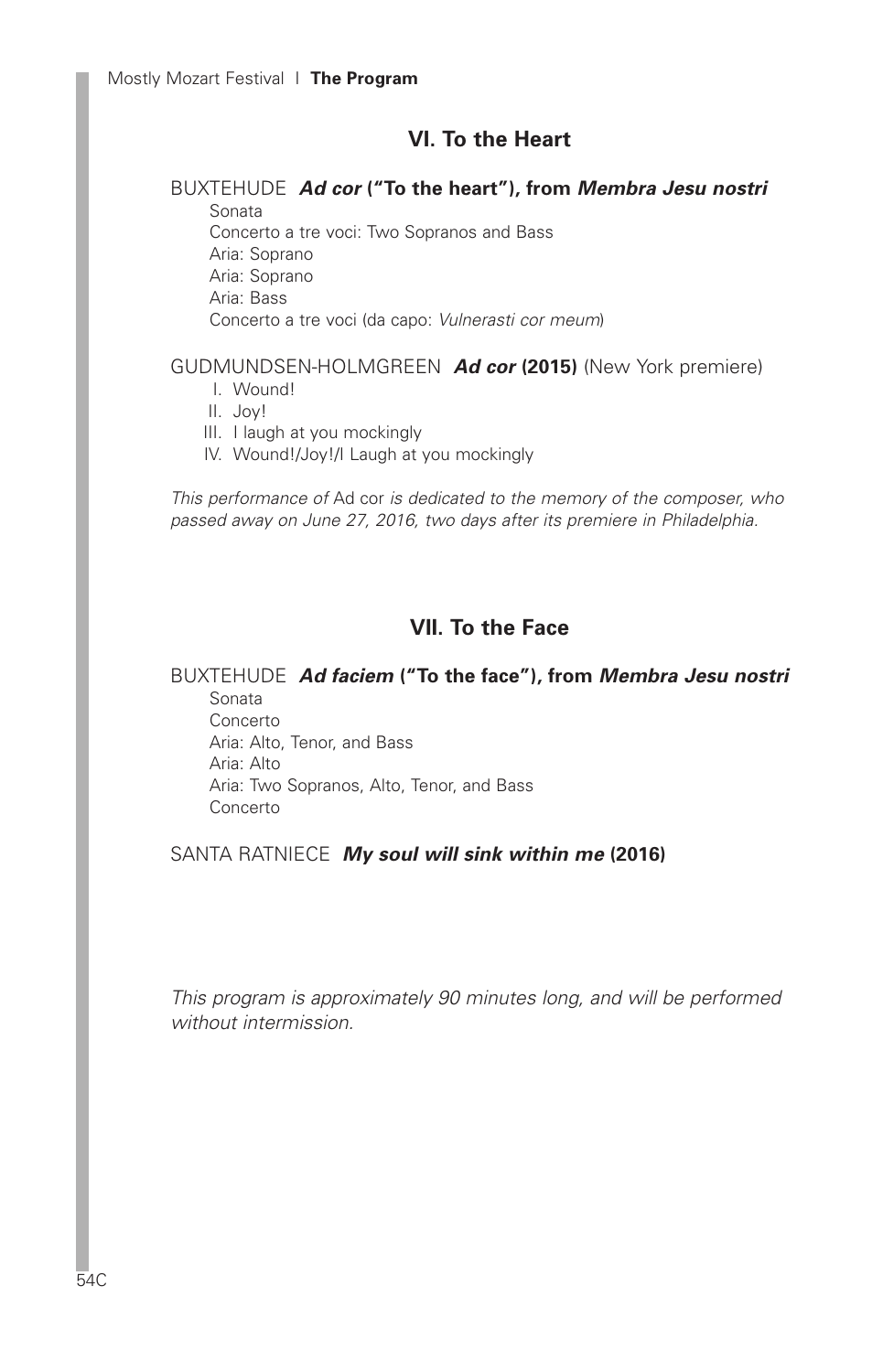$\mathcal O$  $\subseteq$  $\boldsymbol{\sigma}$  $\Omega$  $\mathcal{O}$  $\mathbf{\Omega}$ o t

## By Paul Schiavo

*Seven Responses*, performed over two concerts this afternoon and evening, is a collaborative musical work that spans more than three centuries and unites the imaginations of eight composers. The project originated with Donald Nally and the late Jeff Dinsmore, cofounders of The Crossing, a choir specializing in music of our time. Despite the group's focus on contemporary works, Dinsmore felt that The Crossing's vocal resources were well-suited to music of the Baroque period—that is, the 17th and early 18th centuries. From that conviction grew the idea of juxtaposing old and new music in a single concert experience.

The foundation for *Seven Responses* is *Membra Jesu nostri*, a unified cycle of seven cantatas composed by Dieterich Buxtehude and completed not later than 1680. Each of these cantatas, which together form something like an oratorio, meditates upon a part of the body of the crucified Jesus. Evoking both the agony and the promise of spiritual salvation that Christians find in the crucifixion story, *Membra Jesu nostri* entwines suffering, death, hope, and gratitude.

Complementing Buxtehude's music are newly composed pieces that were commissioned for the project, each matched with one of the *Membra Jesu nostri* cantatas. The seven contributing composers had relatively free rein in devising their "responses," the only constraints being the musical resources provided by The Crossing and the International Contemporary Ensemble, whose modern instruments provide contrasting timbres to those of Quicksilver's period instruments. Each response focuses on the anatomical part feet, hands, side, etc.—addressed in the corresponding *Membra Jesu nostri* cantata, but they do so in quite varied ways. The commissioned composers, who range widely in age and nationality, represent a broad section of the creative work that is shaping music in our time.

—Copyright © 2016 by Paul Schiavo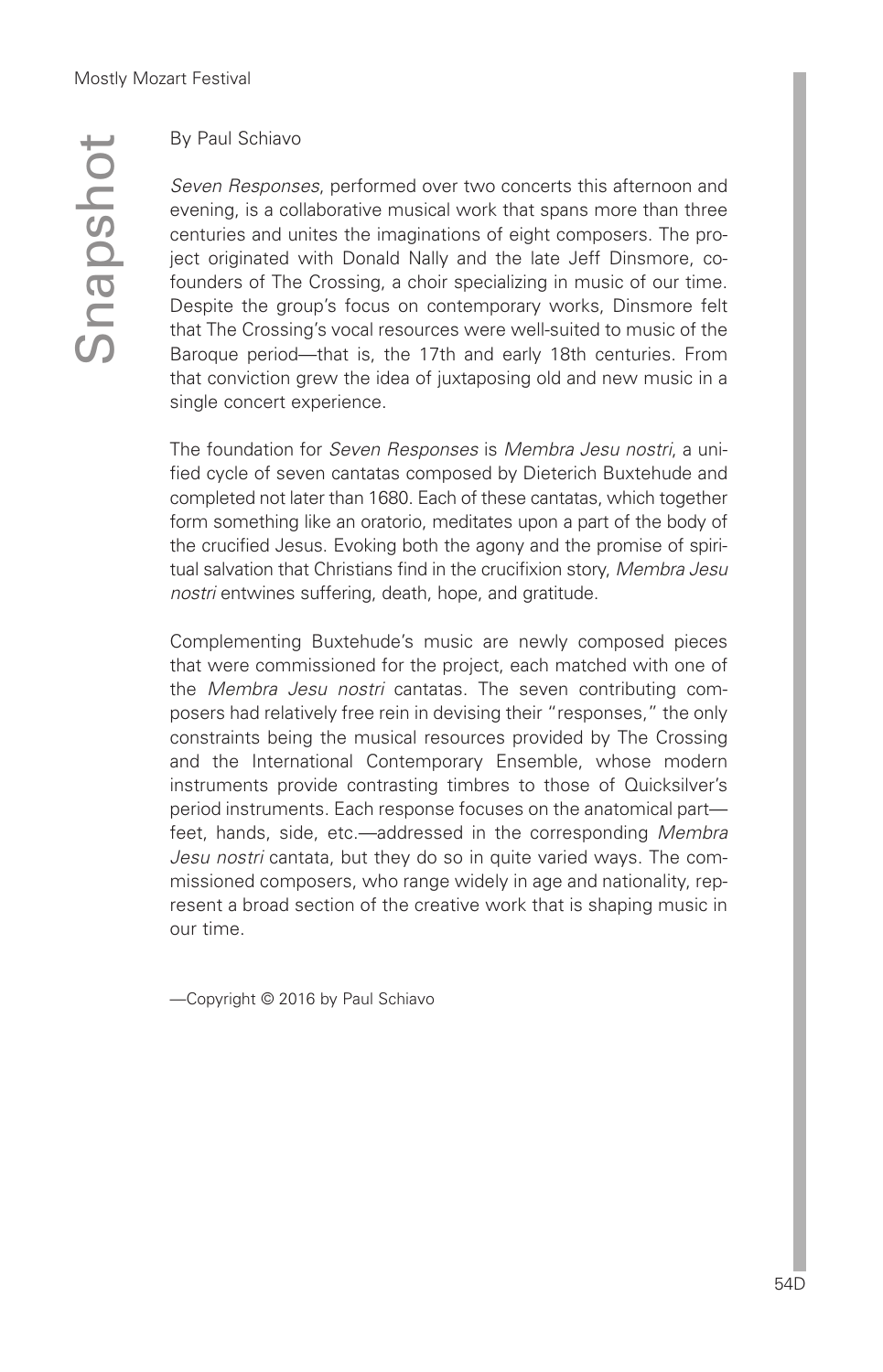## By Paul Schiavo

Making sense of acute suffering, reconciling us to it, and finding redemptive meaning in it are among the chief purposes of religion. In Christian tradition, the pain that seems so inescapably mankind's lot is transmuted in the crucifixion of Jesus, whose torturous death, the faithful hold, wins salvation for believers. This notion has provided a central theme of Western art. Passion plays and oratorios, crucifixion scenes, and poetic meditations on the dying Jesus or the grieving Madonna account for much of the creative legacy of the Christian world from the Middle Ages through the Renaissance and beyond. In modern times, artists illuminate the sorrows of our world in new ways, and from new perspectives.

*Seven Responses* is, among other things, a dialogue between a traditional Christian view of suffering and redemption and newer, humanist considerations of this subject, conducted through the media of verse and music. The starting point for this unusual collaborative musical-poetic work is *Membra Jesu nostri*, a cycle of seven cantatas by Buxtehude, completed in 1680. Each of these cantatas contemplates a different portion of the crucified Jesus's body. (The composition's title translates as "The Limbs of Our Jesus," although its meditations extend to Christ's torso and head.) Together they form not a Passion oratorio—since the story of Jesus's betrayal, trial, and crucifixion is not related—but a large musical canvas that serves the same purpose of prompting listeners to dwell upon Christ's sacrifice and its implications.

*Seven Responses* uses Buxtehude's work to initiate a larger discussion of pain, death, faith, and redemption. In performances over the course of two concerts this afternoon and evening, each of the seven cantatas of *Membra Jesu nostri* is paired with a "response," a new piece commissioned to provide a present-day take on the theme addressed in a portion of Buxtehude's work. The seven contributing composers were selected by Donald Nally, director of The Crossing. (Nally and The Crossing's co-founder, the late Jeff Dinsmore, conceived the *Seven Responses* project.) The commissions asked the composers to relate their work to the anatomical feature considered in a particular cantata, but allowed them to do so as they saw fit. The result is seven strikingly varied pieces, their diverse formats, texts, and uses of voices and instruments standing in contrast to the homogenous sound and musical design of *Membra Jesu nostri*.

The texts of the *Membra Jesu nostri* cantatas, all in Latin, derive from different portions of the Bible and from *Salve mundi salutare*, and shape the structure of the individual cantatas. Each opens with an instrumental prelude, which Buxtehude calls a sonata, followed by a vocal "concerto." (Buxtehude uses that word to indicate simply a movement for chorus and instruments.) The concerto movements set short Biblical passages, each invoking the portion of Christ's body that is the subject of its cantata.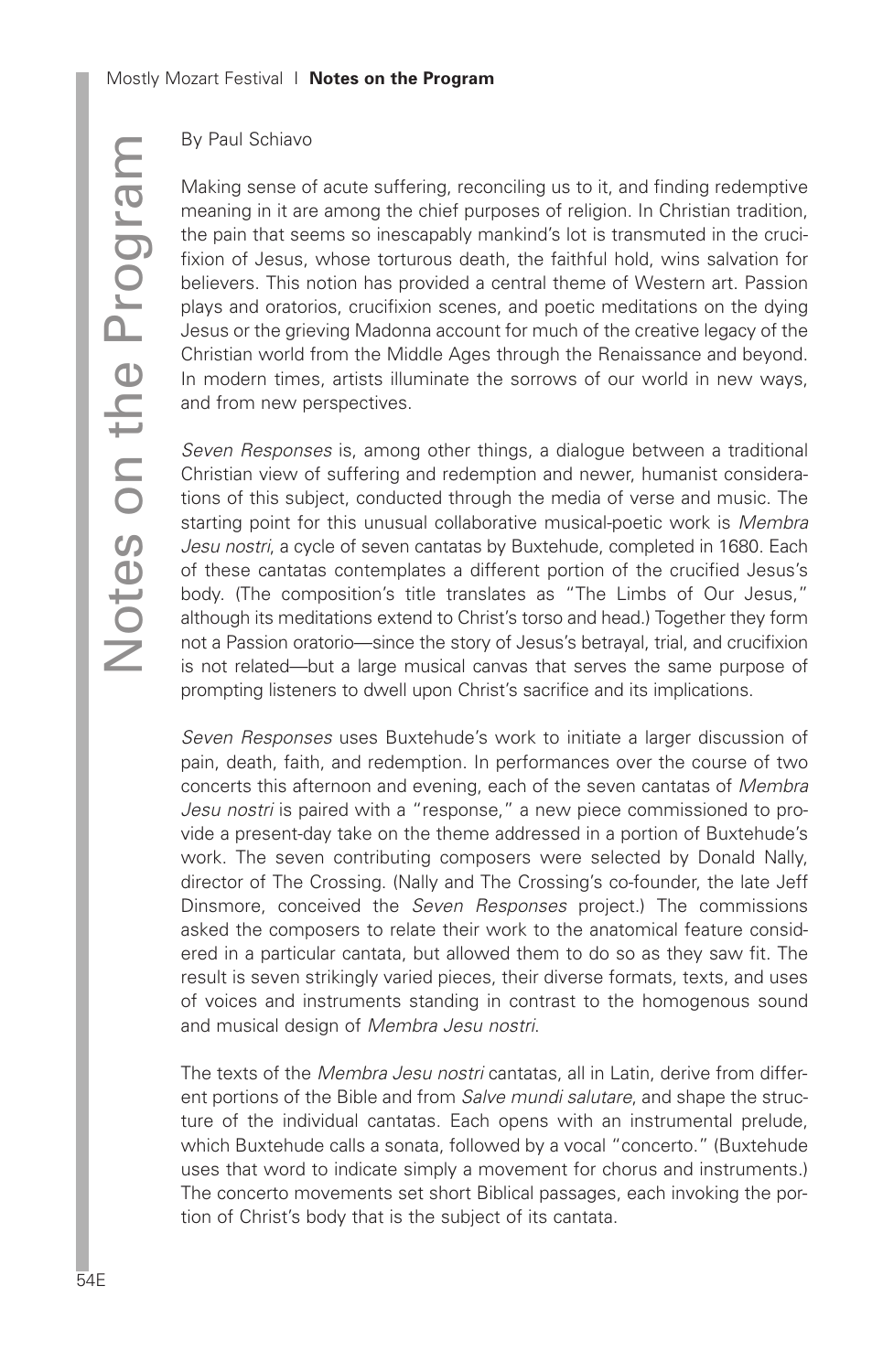In each cantata, Buxtehude follows the prefatory sonata and the ensuing concerto movement with three arias for solo voice or, occasionally, solo trio. These arias take their texts from *Salve mundi salutare* and move our attention to Christ's suffering and the promise of redemption it holds for believers. Buxtehude then concludes each cantata by returning to the music of its concerto movement—usually with the same text, but not always. In the first cantata, the concerto reprise restates the verses of the initial aria; and in the seventh, the final concerto signals the end of the entire work by setting the single word "Amen."

Nearly three-and-a-half centuries separates the composition of *Membra Jesu nostri* from that of the commissioned responses. Rather than attempting to ignore or minimize the musical differences between Buxtehude's time and our own, *Seven Responses* underscores this by using two instrumental ensembles. For the cantatas of *Membra Jesu nostri*, the singers of The Crossing perform with the Baroque instrumentalists of Quicksilver. In the newly composed responses, they are accompanied on modern instruments by members of the International Contemporary Ensemble.

## **V.**

*Ad pectus* **("To the breast"), from** *Membra Jesu nostri***, BuxWV 75 (1680)** DIETERICH BUXTEHUDE *Born c. 1637 in Denmark or Germany Died May 9, 1707, in Lübeck, Germany*

## *Common Ground* **(2016)**

LEWIS SPRATLAN *Born September 5, 1940, in Miami, Florida*

This evening's program begins with the fifth *Membra Jesu nostri* cantata, *Ad pectus* ("To the breast"). The verses in its concerto urge us to seek the milk of salvation, but those of the ensuing arias abandon the association of breast and lactation. Instead, they move from contemplation of Jesus's breast to a prayer for a human breast clean of self-will and vice.

The response, by composer Lewis Spratlan and librettist Paul Kane, is a small oratorio with two characters and chorus. Spratlan, a Pulitzer Prize recipient in 2000, explains that he and Kane wanted to address the environmental crisis currently besetting our planet, to "think of the natural world as the breast of the Earth, to be revered and, in our own times, protected and treated ethically."

The composer notes that their work, *Common Ground*, traces a four-part progression: celebration of the Earth; grief over its defilement by human hands; remorse for our role in bringing about environmental degradation; and finally, hope that change may yet repair and redeem our world. Dramatically, the piece centers on a young couple, Angelica and Tomás. She is suffering an unspecified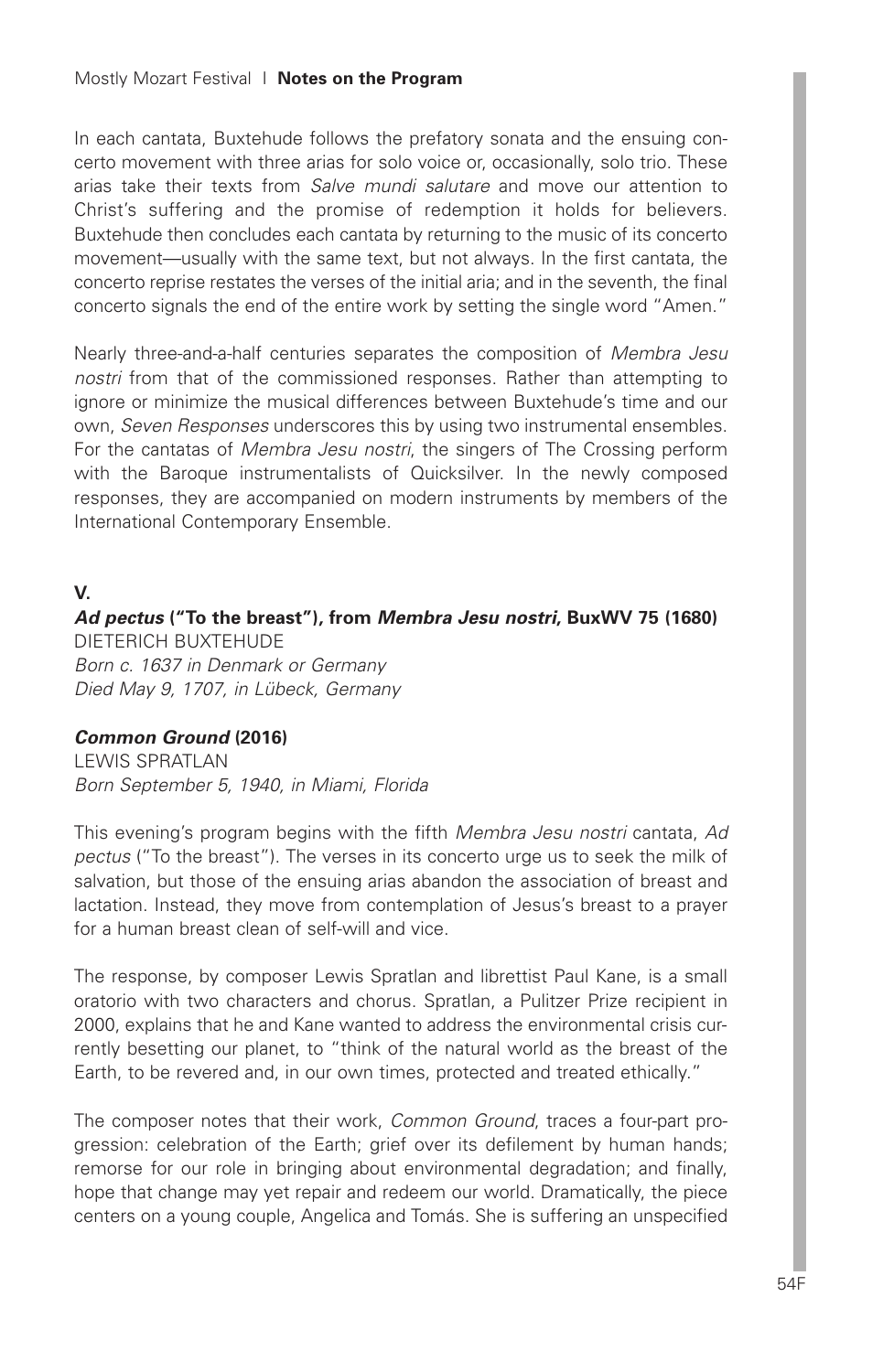illness, but one, Tomás informs us, that has been caused by our toxic environment. Nevertheless, she loves the Earth's beauty even as she mourns for it. The chorus comments, as in a Greek tragedy, that the natural world is indeed imperiled, and we with it. At first rueful over Angelica's condition, Tomás comes to share her understanding that "we are the Earth, there is no other, our lives are one with lives around us."

**VI.**

*Ad cor* **("To the heart"), from** *Membra Jesu nostri* DIETERICH BUXTEHUDE

#### *Ad cor* **(2015)**

PELLE GUDMUNDSEN-HOLMGREEN *Born November 21, 1932, in Copenhagen, Denmark Died June 27, 2016, in Denmark*

*Ad cor* ("To the heart"), the sixth *Membra Jesu nostri* cantata, focuses on the heart. Its concerto movement sets a passage from the *Song of Songs* that uses the wounded heart as a metaphor for love. The ensuing arias transform the romantic/sexual connotation of this metaphor to a religious one. Pelle Gudmundsen-Holmgreen, who composed this response, passed away on June 27, 2016, two days after the work's premiere in Philadelphia. The Danish musician kept Buxtehude's title for his own piece, which he completed last year, and he turned to one of the cantata's textual sources, the Biblical *Song of Songs*, for words that he set in two choral movements that begin his *Ad cor*. Both of these movements are songs of love, but a third, with words by the Danish poet Ursula Andkjaer Olsen that are spoken by the percussionist, responds with cynical mocking. A final section combines the sounds of the previous three.

**VII.** *Ad faciem* **("To the face"), from** *Membra Jesu nostri* DIETERICH BUXTEHUDE

*My soul will sink within me* **(2016)** SANTA RATNIECE *Born March 22, 1977, in Jelgava, Latvia*

The concerto movement of *Ad faciem* ("To the face"), the last cantata of *Membra Jesu nostri*, uses a Psalm verse beseeching God's merciful countenance to shine upon the prayerful poet. The words of the ensuing arias turn to the bloodied head and soiled face of the crucified Jesus as a promise of salvation after death.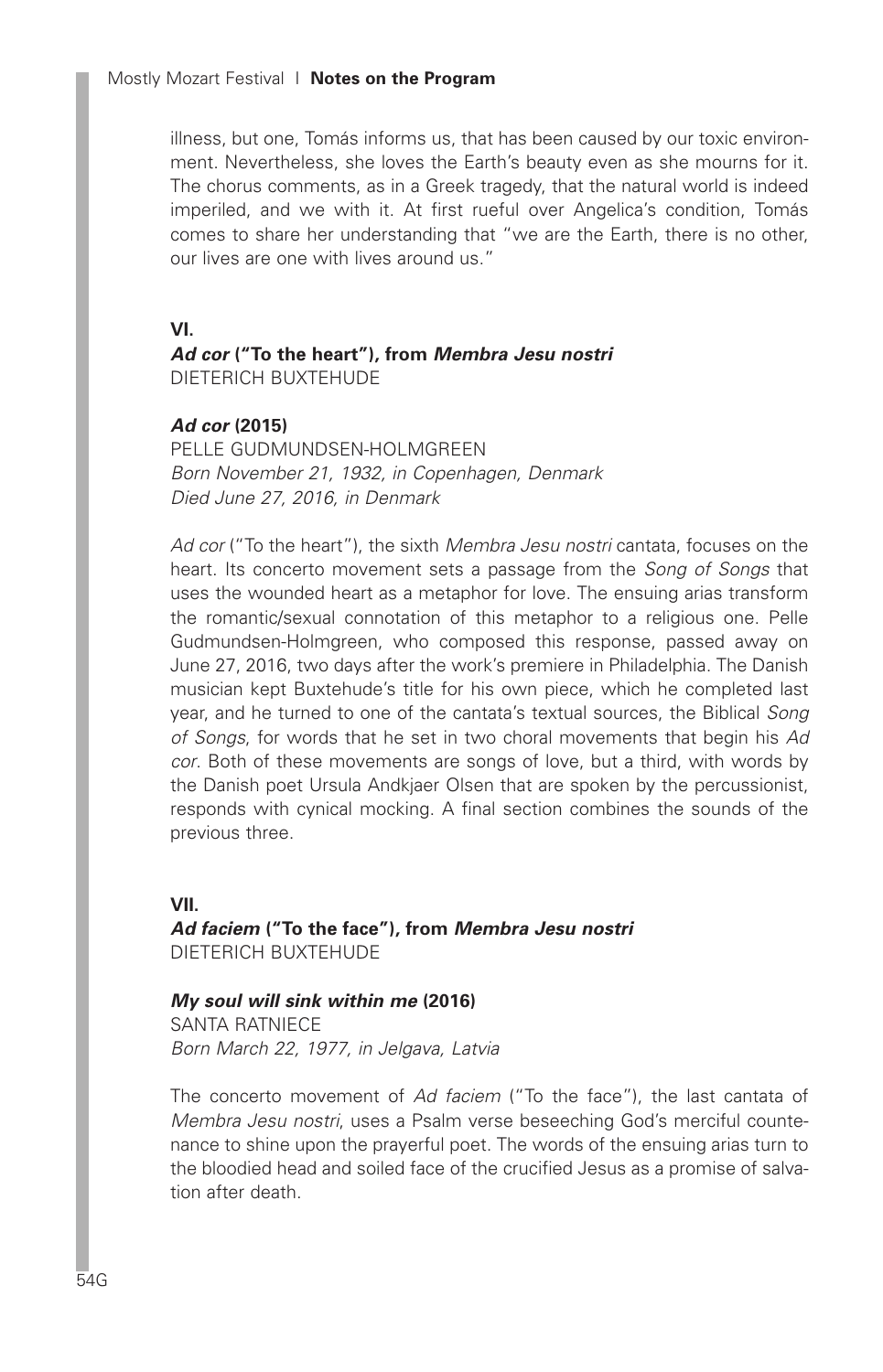For her response, *My soul will sink within me*, the Latvian composer Santa Ratniece assembled a text from the letters of St. Clare of Assisi to another 13thcentury saint, Agnes of Prague. In the first lines of Ratniece's work, Clare, having praised the value of holy meditation, enjoins Agnes to "Look into this mirror every day...and continually examine your face in it," thereby making herself worthy of Christ inwardly and outwardly. Such self-examination is a means to self-knowledge as well as self-purification. Ratniece observes that "we can see our faces only in the mirror," which is not always a piece of reflective glass. In her letters to Agnes, the composer explains, "St. Clare is diving deeply into the mirror of Eternity." She adds that her music "is embraced by this profoundly mystical text."

*Paul Schiavo serves as program annotator for the St. Louis and Seattle Symphonies, and writes frequently for concerts at Lincoln Center.*

—Copyright © 2016 by Paul Schiavo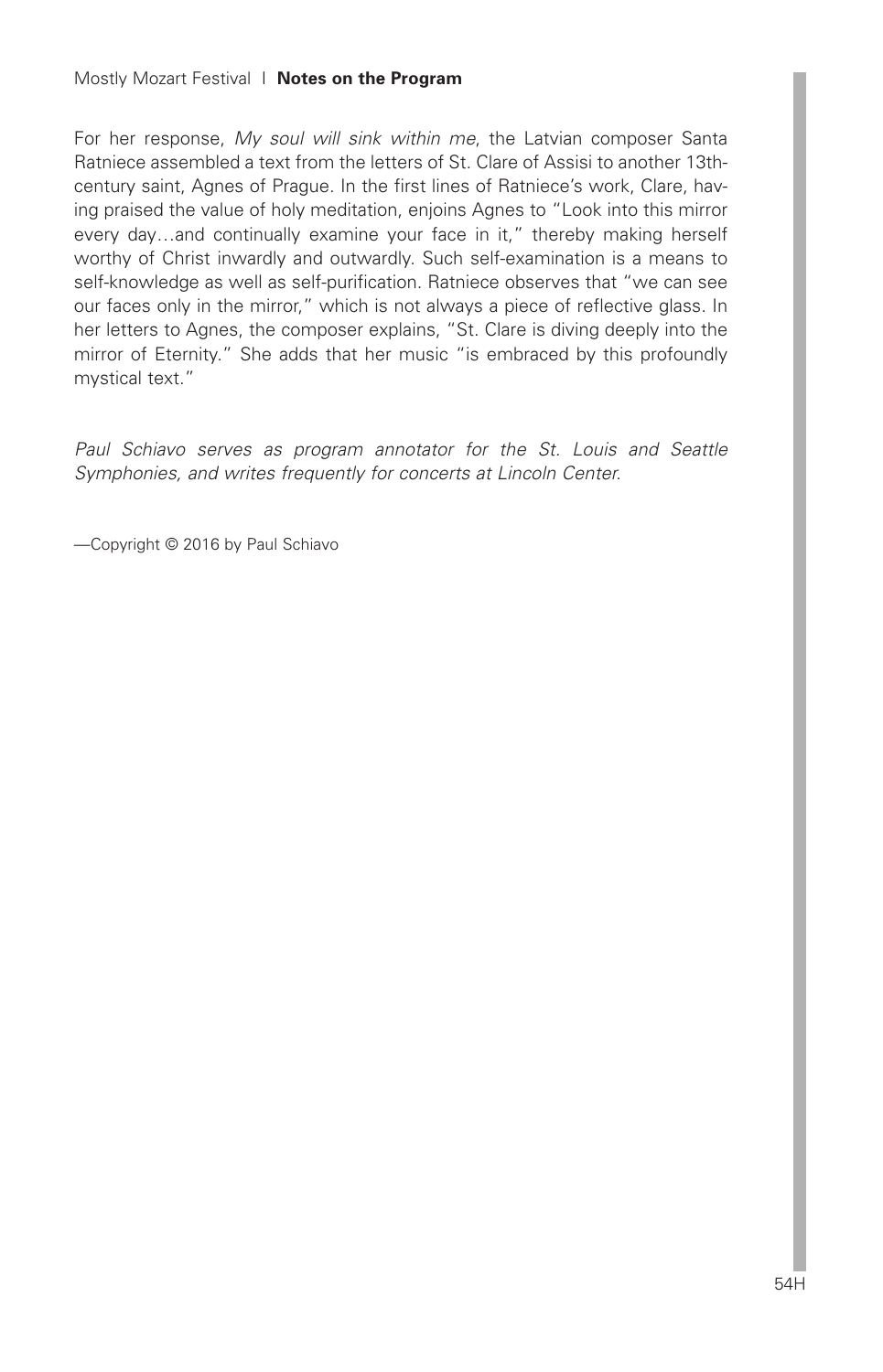# **V. To the Breast**

*Ad pectus* **("To the breast"), from** *Membra Jesu nostri* DIETERICH BUXTEHUDE

## **1. Sonata**

## **2. Concerto a tre voci: alto, tenor, and bass**

*Sicut modo geniti infantes rationabiles, et sine dolo concupiscite, ut in eo crescatis in salutem. Si tamen gustatis, quoniam dulcis est Dominus.*

Like newborn infants, long for the guileless milk of reason, that by it you may grow into salvation, if indeed you have tasted that the Lord is sweet. (1 Peter 2:2–3)

## **3. Aria: alto**

*Salve, salus mea, Deus, Jesu dulcis, amor meus, salve, pectus reverendum, cum tremore contingendum, amoris domicilium*

## **4. Aria: tenor**

*Pectus mihi confer mundum, ardens, pium, gemebundum, voluntatem abnegatam, tibi semper conformatam, juncta virtutum copia*

## **5. Aria: bass**

*Ave, verum templum Dei, precor miserere mei, tu totius arca boni, fac electis me apponi, vas dives Deus omnium*

Hail God, my salvation, sweet Jesus, my beloved, hail, breast to be revered, to be touched with trembling, dwelling of love

Give me a clean breast, ardent, pious, moaning, an abnegated will, always conforming to You, with an abundance of virtue

Hail, true temple of God, I pray, have mercy on me, You, the ark of all that is good, make me be placed with the chosen, rich vessel, God of all

## **6. Concerto (da capo:** *Sicut modo geniti***)**

**\*\*\*\*\***

## *Common Ground*

*Music*: Lewis Spratlan *Words*: Paul Kane

## **Prologue**

Choir See how the light falls upon the land! Glorious day!

Echo Gloria Dei!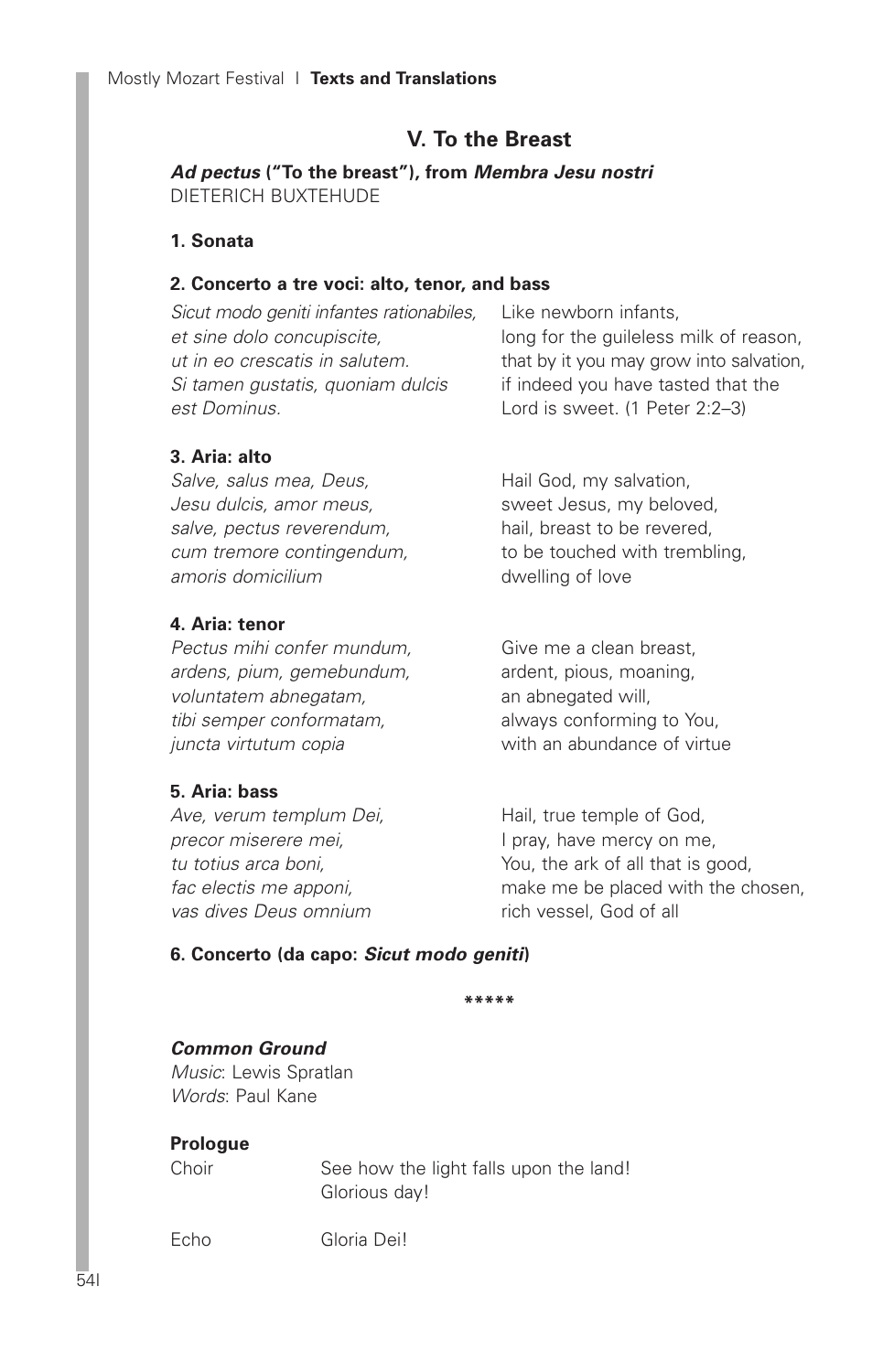# Mostly Mozart Festival I **Texts and Translations**

| Choir               | Feel the gentle breeze that scents the air,<br>Beautiful day!                                                                                                                      |  |  |  |
|---------------------|------------------------------------------------------------------------------------------------------------------------------------------------------------------------------------|--|--|--|
| Echo                | Beata Dei!                                                                                                                                                                         |  |  |  |
| Choir               | Hear the hum of Nature and the song of birds,<br>Miraculous day!                                                                                                                   |  |  |  |
| Echo                | Miraculum Dei!                                                                                                                                                                     |  |  |  |
| Choir               | Savor the air with its taste of Spring,<br>Celestial day!                                                                                                                          |  |  |  |
| Echo                | Caelum Dei!                                                                                                                                                                        |  |  |  |
| Choir               | But look, here come Angelica and Tomás,<br>with love in their eyes.                                                                                                                |  |  |  |
| Echo                | Love in their eyes!                                                                                                                                                                |  |  |  |
| Scene 1<br>Angelica | This world of beauty makes me sad.<br>Yet its loveliness fills my heart with joy-<br>joy mixed with sorrow<br>sorrow mixed with these happy tears.                                 |  |  |  |
| Tomás               | Angelica, do not cry, or if you must<br>do it here on my consoling breast.                                                                                                         |  |  |  |
| Angelica            | Oh it's not for me only that I cry-what's my life<br>but part of the life around me, and within?<br>Love, as open as the Earth, bares<br>its breast and sings, "There is no time." |  |  |  |
| Tomás               | No time to waste-seize the moment<br>as it flickers by! Let us be One!                                                                                                             |  |  |  |
| Angelica            | We are already, don't you see?<br>Light makes the dappled shade,<br>breezes rise out of stillness,<br>silence encompasses sound.                                                   |  |  |  |
| Tomás [aside]       | I cannot bear this bittersweet love.<br>The toxic world has made her ill<br>and yet she sings its praise and turns<br>from me, who desires only her.                               |  |  |  |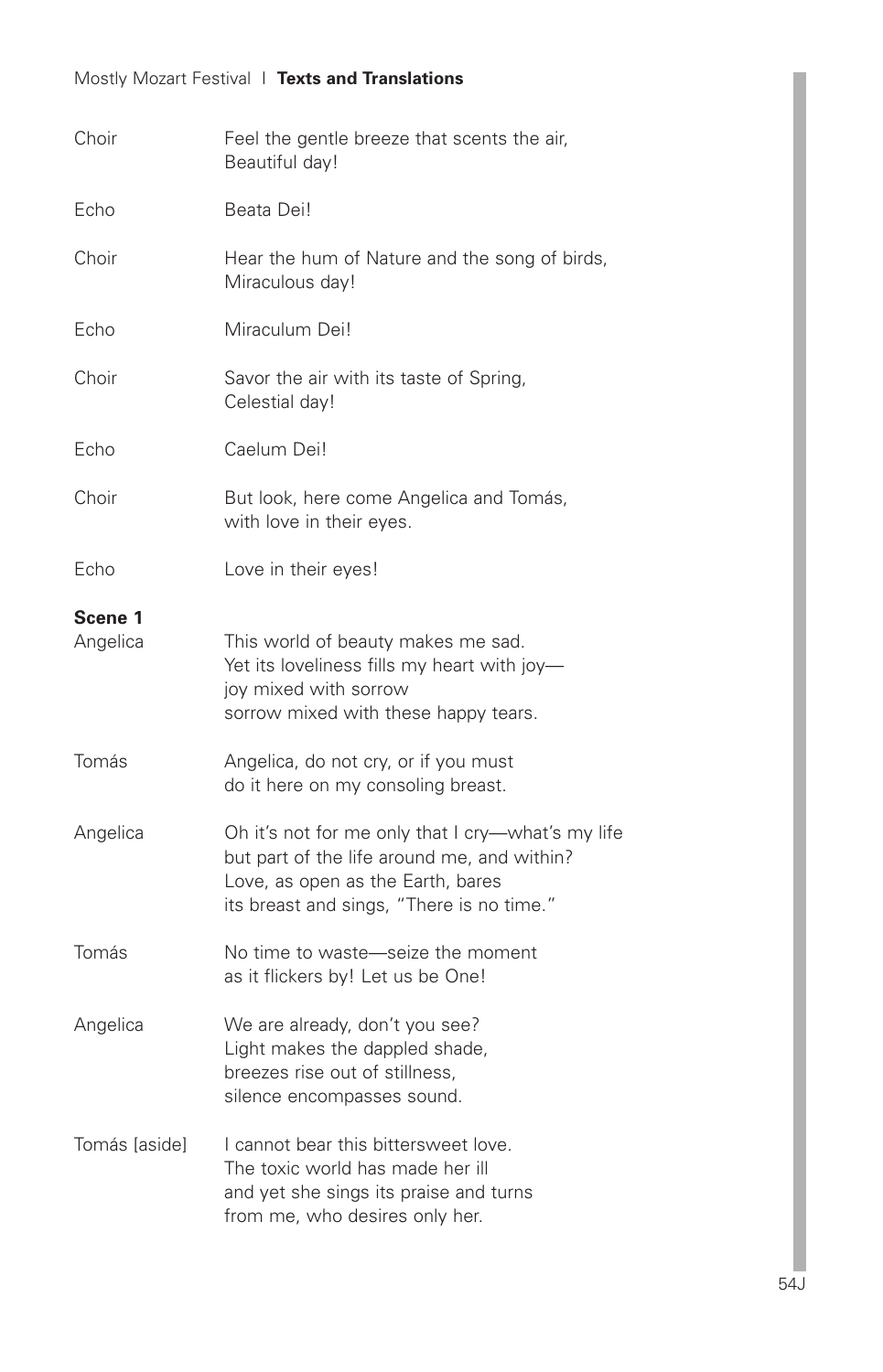| Angelica                            | But listen, underneath there is a melancholy strain:<br>we have done much harm. There is a murmur of pain.                                                                                              |  |  |
|-------------------------------------|---------------------------------------------------------------------------------------------------------------------------------------------------------------------------------------------------------|--|--|
| Scene <sub>2</sub><br>Women         | This world of beauty makes us sad.<br>So much is passing, never to come again.                                                                                                                          |  |  |
| Men                                 | So much has passed, that ages labored to make,<br>unmade by man, who labors for gain.                                                                                                                   |  |  |
| Women                               | We murmur in pain against the stars,<br>why should fate have brought us this end?                                                                                                                       |  |  |
| Men                                 | The stars are silent, distant and cold-<br>it is we ourselves we have condemned.                                                                                                                        |  |  |
| All                                 | The seas are rising, the ground on fire,<br>wells are poisoned, the air full of grief.<br>Blindly at the crossroads we have slain<br>our mother: we howl among ashes of disbelief                       |  |  |
| Women                               | Darker the world-that was made from light-<br>weeping wounds have stained its breast.                                                                                                                   |  |  |
| Men                                 | Death, that was natural, has turned unreal-<br>man-made, uncreated, unblessed.                                                                                                                          |  |  |
| All                                 | Light is failing, there are cries in the night,<br>we become like children frantic with fright.                                                                                                         |  |  |
| Scene <sub>3</sub><br>Tomás lasidel | We are running out of time, each week<br>a new phase waning like the moon.<br>How can I live when her life is all but over?<br>Full to half, from half to crescent moon.                                |  |  |
| Angelica                            | Look in the sky, the moon in broad daylight,<br>ghostly, diminished, but ever-present even so.<br>I'll be the Moon and you the Sun<br>and our child will be the Earth, half in darkness, half in light. |  |  |
| Choir                               | Remorse is the darkness, remorse is the light,<br>out of night comes day, if we turn to face forward-<br>starlight, moonlight will lead the way.                                                        |  |  |
| Tomás                               | Angelica, you are the Sun and I the Moon<br>reflecting the glory I see for what it is:                                                                                                                  |  |  |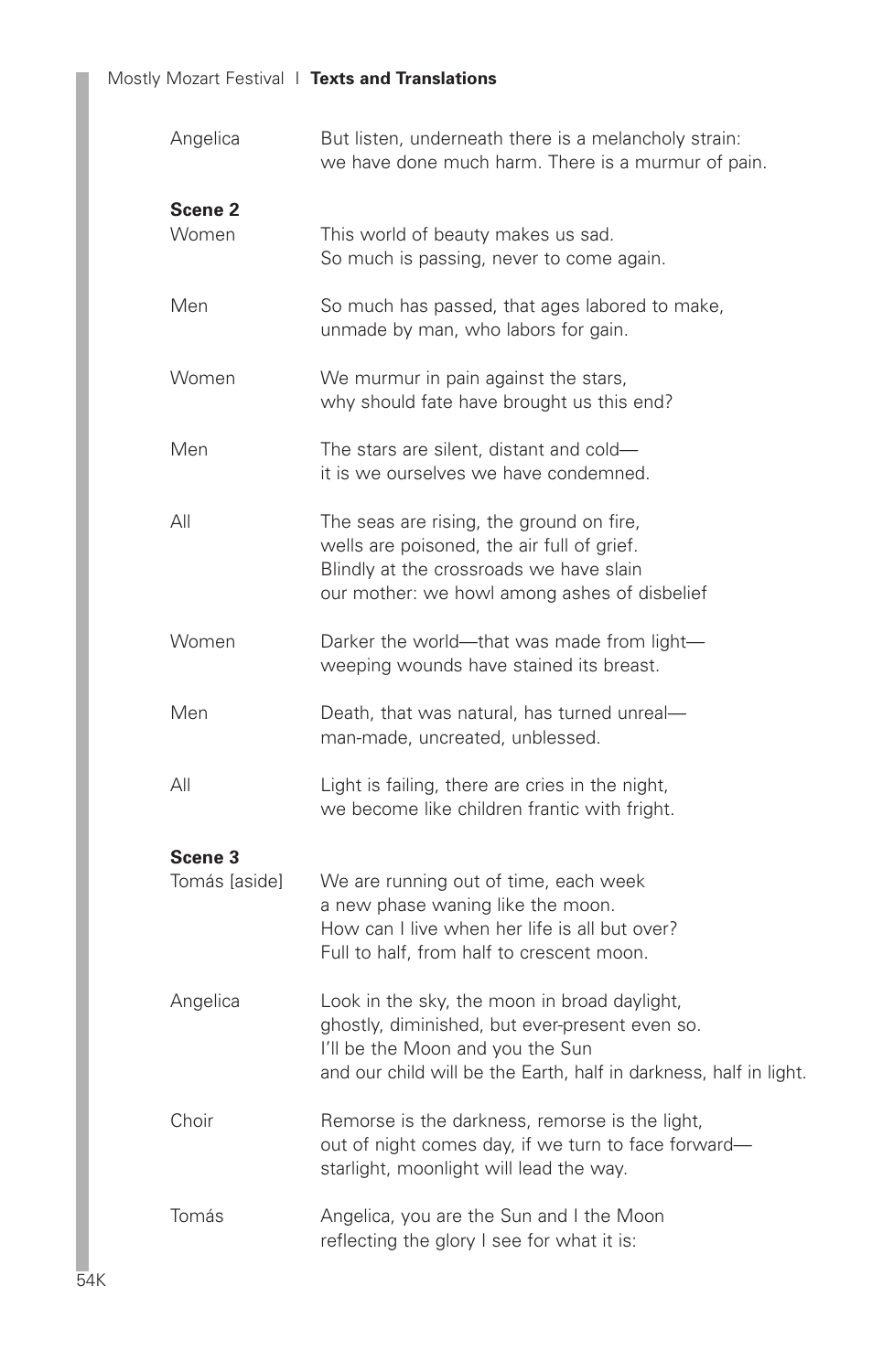|          | joyous and shining in the midst of sorrows,<br>life is what you love, the life we all share.                                                                                                                                                                                                                                                                                                                                                                                                                           |  |  |
|----------|------------------------------------------------------------------------------------------------------------------------------------------------------------------------------------------------------------------------------------------------------------------------------------------------------------------------------------------------------------------------------------------------------------------------------------------------------------------------------------------------------------------------|--|--|
| Angelica | Tomás, we are the life that lives within us,<br>that lives without us—there is no other.<br>Tomás, we are the Earth, there is no Other,<br>our lives are one with lives around us.                                                                                                                                                                                                                                                                                                                                     |  |  |
| Choir    | Remorse is the darkness, remorse the light,<br>we turn to life rising in the breast of the world.<br>Rise up! Rise up!<br>Light falls upon the land!<br>Gloria, glorious Day!<br>Rise up! Rise up!<br>Let us heal Earth's wounds!<br>Gloria Dei! Glorious Day!<br>Out of darkness comes day! Glorious Day!                                                                                                                                                                                                             |  |  |
| ΑIΙ      | We are the Earth, there is no Other,<br>rejoice to know the worst,<br>a single star can pierce the night.<br>We are the Earth, there is no Other,<br>rejoice to know the best.<br>life is the heart that beats within our breast.<br>Take hands, take heart!<br>What comes to pass will pass<br>like a shadow moving across the world.<br>Take hands, take heart!<br>Only light can cast shadows,<br>only light, only light!<br>Rise up! Rise up!<br>Life beats within the breast,<br>Glorious Darkness, Glorious Day! |  |  |

# **VI. To the Heart**

# *Ad cor* **("To the heart"), from** *Membra Jesu nostri*

## **1. Sonata**

## **2. Concerto a tre voci: two sopranos and bass**

| Vulnerasti cor meum. | You have wounded my heart, |
|----------------------|----------------------------|
| soror mea, sponsa,   | my sister, my bride,       |
| vulnerasti cor meum. | You have wounded my heart  |
|                      | (Song of Songs 4:9)        |

## **3. Aria: soprano**

| Summi regis cor, aveto, |  |  |
|-------------------------|--|--|
|                         |  |  |

Heart of the highest king, I greet You,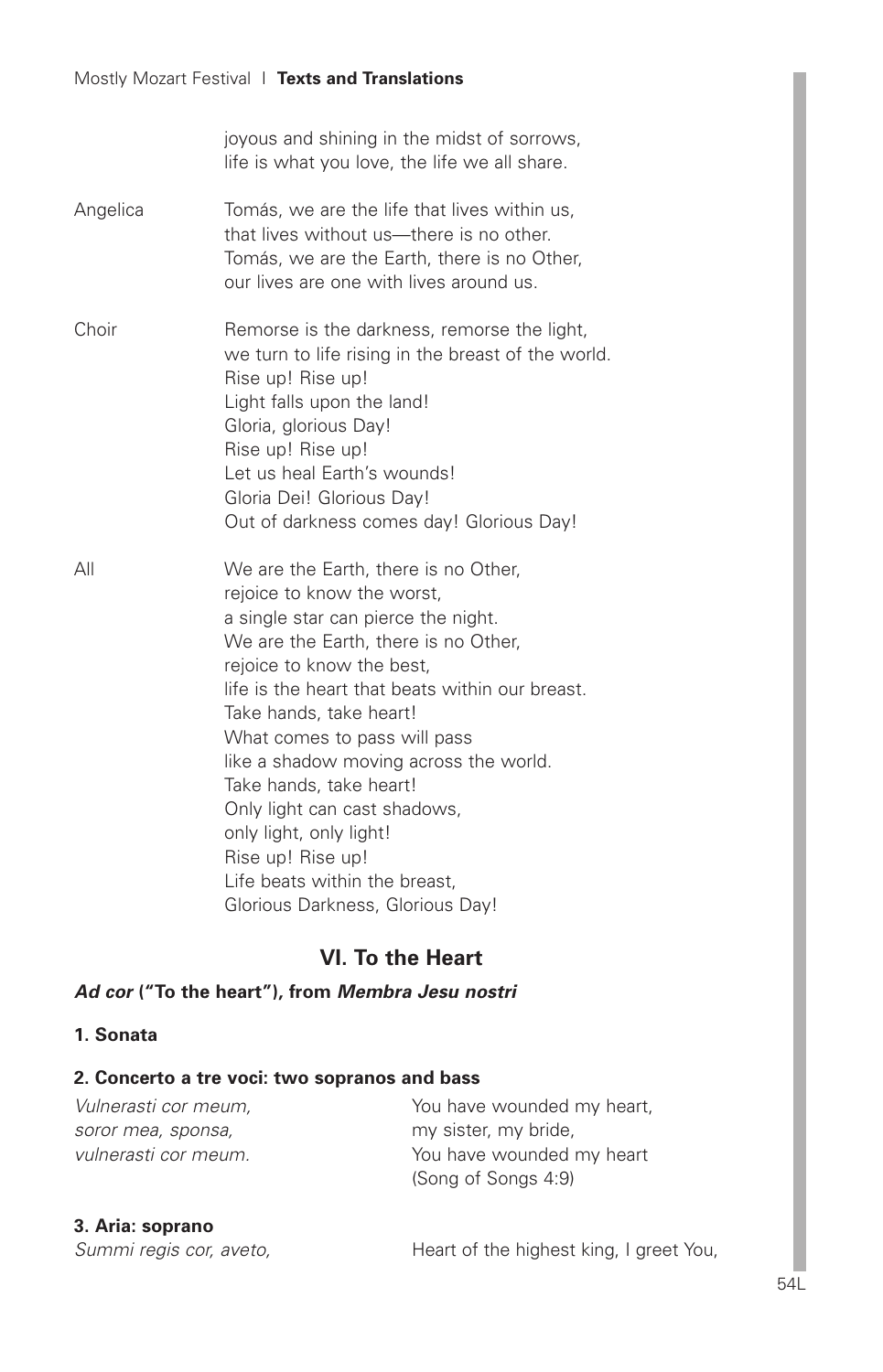*te saluto corde laeto, te complecti me delectat et hoc meum cor affectat, ut ad te loquar, animes*

#### **4. Aria: soprano**

*Per medullam cordis mei, peccatoris atque rei, tuus amor transferatur, quo cor tuum rapiatur languens amoris vulnere*

## **5. Aria: bass**

*Viva cordis voce clamo, dulce cor, te namque amo, ad cor meum inclinare, ut se possit applicare devoto tibi pectore*

I salute You with a joyous heart, it delights me to embrace You and my heart aspires to this: that You move me to speak to You

Through the marrow of my heart, of a sinner and culprit, may Your love be conveyed by whom Your heart was seized, languishing through the wound of love

I call with the living voice of the heart, sweet heart, for I love You, to incline to my heart, so that it may commit itself to you in the breast devoted to You.

## **6. Concerto a tre voci (da capo:** *Vulnerasti cor meum***)**

#### **\*\*\*\*\***

#### *Ad cor*

*Music*: Pelle Gudmundsen-Holmgreen *Words*: Ursula Andkjær Olsen (translated by Katrine Øgaard Jensen) and sung text from the Old Testament

## **Choir 1**

Wound! you have wounded my heart, my bride. In this wounded heart may your love gain entry, my love.

#### **Choir 2**

Joy! Hail to thee, my love.

I greet you with a joyful heart. Embracing you is a joy. With a lively heart I call to you, truly, dearest heart, I love you.

Joy! Hail to thee, my love.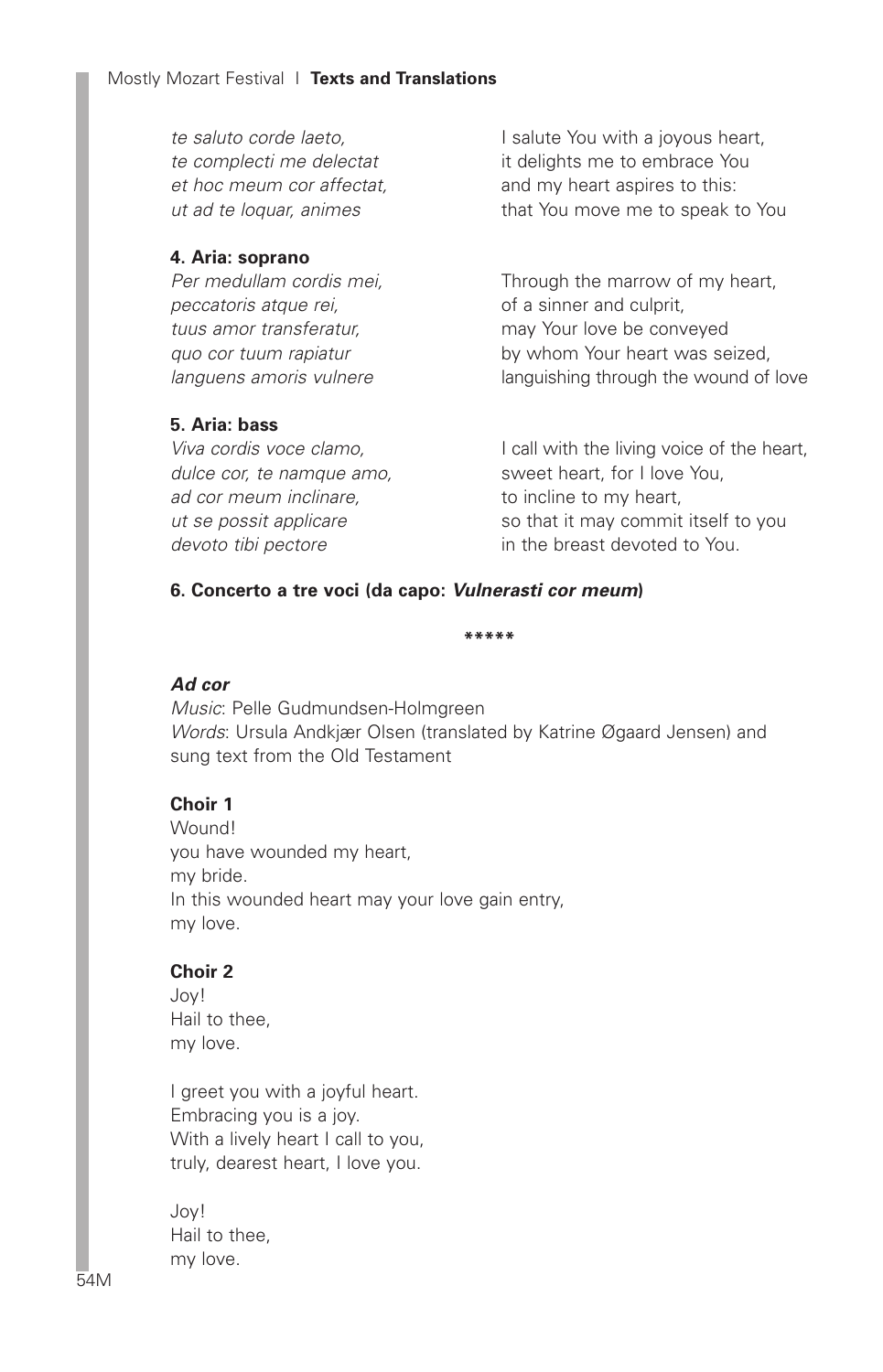## Mostly Mozart Festival I **Texts and Translations**

## **Spoken text (by the percussionist)**

I laugh at you mockingly, intimacy-lovers I laugh at you mockingly, solicitude-lovers I laugh at you, love-lovers

I don't want your authenticity I don't want your tastefulness I don't want your true feelings

I want to BATHE in true sentimentality I want to be CLEANSED in true sentimentality

My body SCREAMS for sentimentality

a hard, smooth material I'd be molded into

now is the time

I SHALL LIFT UP MY COUNTENANCE UPON THEE AND GIVE THEE SHIT

THERE IS SOMETHING WRONG WITH MY FEELINGS

I am completely without empathy it happens to me freqently I am not evil I just can't feel anything/anyone

# **VII. To the Face**

## *Ad faciem* **("To the face"), from** *Membra Jesu nostri*

## **1. Sonata**

## **2. Concerto**

*salvum me fac in misericordia tua*

## **3. Aria: alto, tenor, and bass**

*Salve, caput cruentatum, totum spinis coronatum, conquassatum, vulneratum, arundine verberatum facie sputis illita*

## **4. Aria: alto**

*Dum me mori est necesse, noli mihi tunc deesse,*

*Illustra faciem tuam super servum tuum,* Let Your face shine upon Your servant, save me in Your mercy (Psalm 31:16)

> Hail, bloodied head, all crowned with thorns, beaten, wounded, struck with a cane, the face soiled with spit

When I must die, do not then be away from me,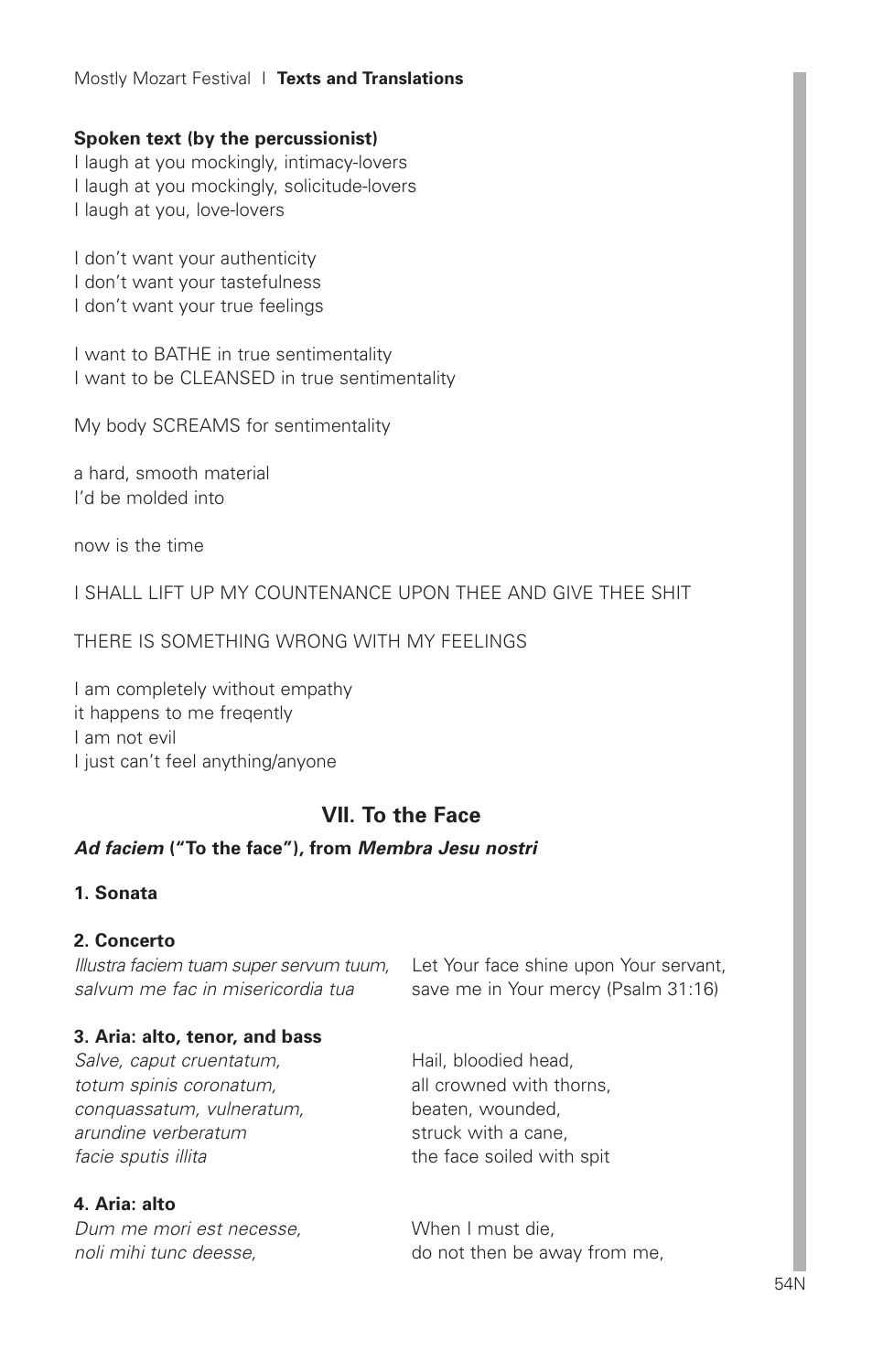*in tremenda mortis hora veni, Jesu, absque mora, tuere me et libera* in the anxious hour of death come, Jesus, without delay, protect me and set me free!

## **5. Aria: two sopranos, alto, tenor, and bass**

*Cum me jubes emigrare, Jesu care, tunc appare, o amator amplectende, temet ipsum tunc ostende in cruce salutifera.*

When You command me to depart, dear Jesus, then appear, O lover to be embraced, then show Yourself on the cross that brings salvation

## **6. Concerto**

*Amen*

#### **\*\*\*\*\***

#### *My soul will sink within me*

*Music*: Santa Ratniece *Words*: Letters of St. Clare of Assisi to Blessed Agnes of Prague, 1253

Look into this mirror every day, O queen, spouse of Jesus Christ, And continually examine your face in it, So that in this way you may adorn yourself completely, Inwardly and outwardly, Clothed and covered in multicolored apparel, Adorned in the same manner With flowers and garments Made of all the virtues as is proper, Dearest daughter and spouse of the most high King. Moreover, in this mirror shine blessed poverty, Holy humility, and charity beyond words, As you will be able, with God's grace, To contemplate throughout the entire mirror.

*—The fourth letter of St. Clare of Assisi to Blessed Agnes of Prague, 1253*

Valete in Domino et oretis pro me. (Farewell in the Lord. And pray for me)

*—The first letter of St. Clare of Assisi to Blessed Agnes of Prague, 1234*

Vale, carissima filia, cum filiabus tuis usque ad thronum gloriae magni Dei et optate pro nobis.

(Farewell, dearest daughter, together with your own daughters, until we meet at the throne of glory of the great God, and pray for us)

*—The fourth letter of St. Clare of Assisi to Blessed Agnes of Prague, 1253*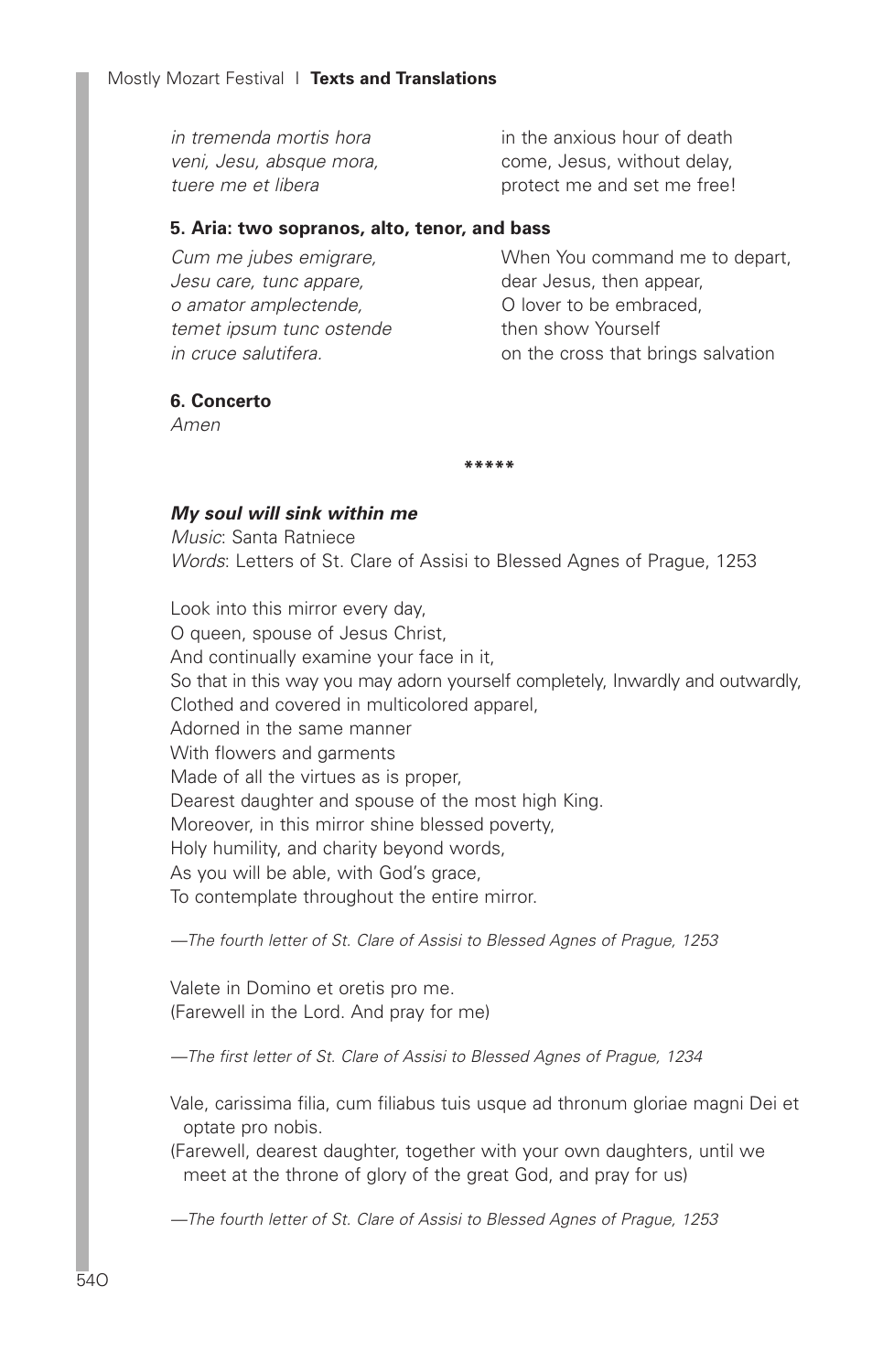## Mostly Mozart Festival I **Texts and Translations**

What you hold, may you continue to hold, What you do, may you keep doing and not stop, But with swift pace, nimble step, and feet That do not stumble so That even your walking does not raise any dust.

*—The second letter of St. Clare of Assisi to Blessed Agnes of Prague, 1235–38*

I will remember this over and over and my soul will sink within me.

*—The fourth letter of St. Clare of Assisi to Blessed Agnes of Prague, 1253*

Place your mind in the mirror of eternity; Place your soul in the splendor of glory; Place your heart in the figure of the divine substance; And, through contemplation, Transform your entire being Into the image of the Divine One himself, So that you, yourself, May also experience What his friends experience When they taste the hidden sweetness That God alone has kept from the beginning For those who love him.

Vale semper in Domino, sicut me valere peropto, et tam me quam meas sorores tuis sacris orationibus recommenda.

(Stay well, always in the Lord, just as I very much desire to stay well, and be sure to remember both me and my sisters in your holy prayers)

*—The third letter of St. Clare of Assisi to Blessed Agnes of Prague, 1238*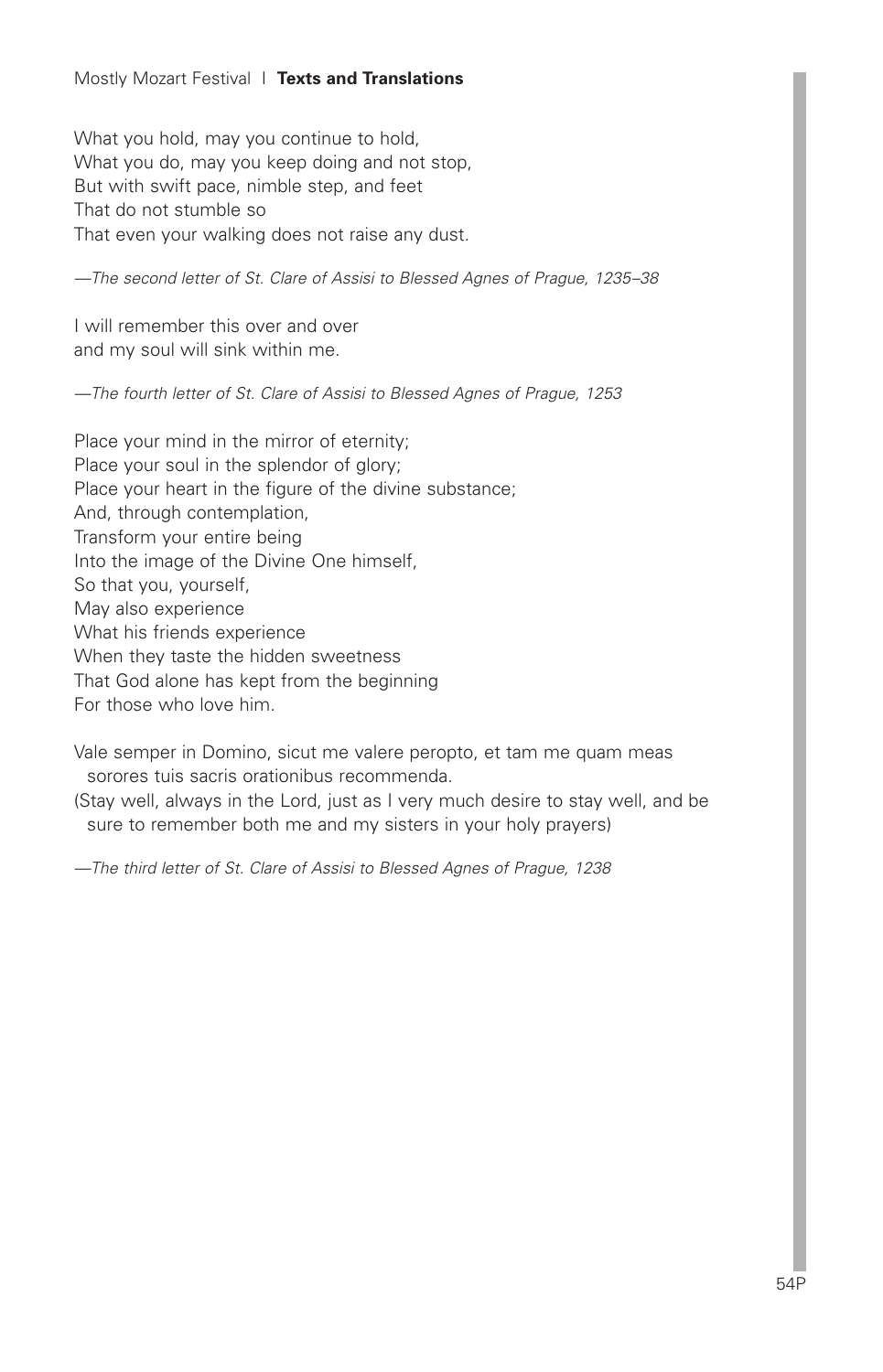

# **The Crossing**

The Crossing is a chamber choir conducted by Donald Nally and dedicated to new music. Formed by a group of friends in 2005 in Philadelphia, the ensemble has since grown exponentially, commissioning over half of its repertoire and receiving awards and critical acclaim internationally. The Crossing works with some of the world's leading compositional voices, including David Lang, Caroline Shaw, Ted Hearne, Lewis Spratlan, John Luther Adams, and David T. Little. Highly sought after for collaborative projects, the group's first residency was at the Spoleto Festival in Italy in 2007; it has since performed with the Los Angeles Philharmonic, American Composers Orchestra, Rolling Stones, and the Prism and Jack Quartets. The Crossing has appeared at such venues as the Kennedy Center, Metropolitan Museum of Art, Philadelphia Museum of Art, Carnegie Hall, and Walt Disney Concert Hall.

The Crossing has seven recordings on the Innova, Albany, and Navona labels, with two releases scheduled this fall on Innova and ECM. The Crossing won the 2015 Margaret Hillis Award for Choral Excellence from Chorus America, which has also awarded the ensemble several ASCAP Awards for Adventurous Programming and the 2013 Dale Warland Singers Commission Award. During the 2016–17 season, The Crossing will appear at the Isabella Stewart Gardner Museum, Metropolitan Museum of Art, Cleveland Museum of Art, Philadelphia Chamber Music Society, and National Sawdust. The group will also return to its annual week-long residency at the Big Sky Choral Initiative at Montana's Warren Miller Performing Arts Center.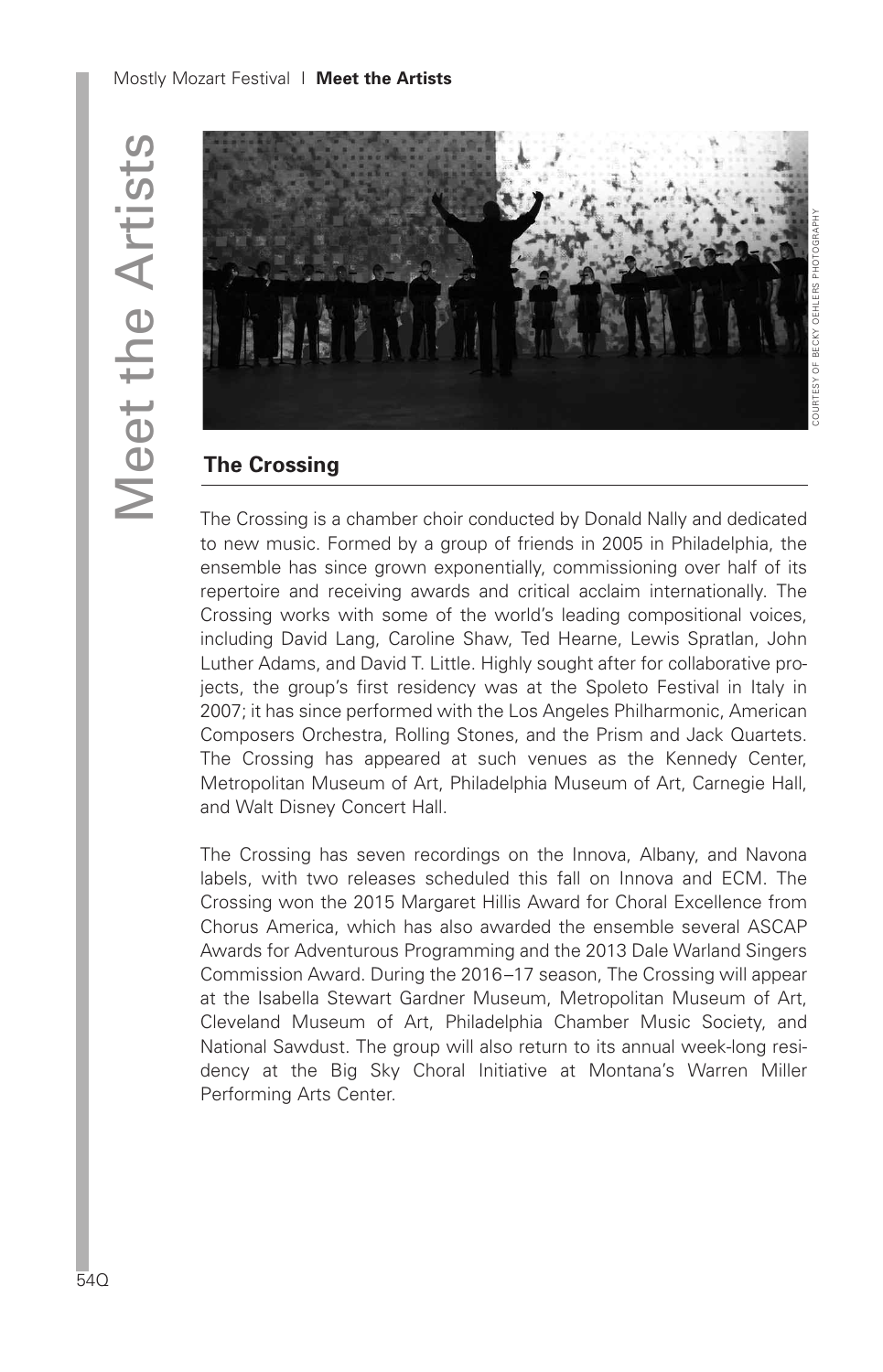

# **International Contemporary Ensemble**

The International Contemporary Ensemble (ICE) is an artist collective committed to reshaping the way music is created and experienced. As performer, curator, and educator, ICE explores how new music intersects with communities across the world. The ensemble's 35 musicians are featured as soloists, chamber musicians, commissioners, and collaborators with the foremost musical artists of our time. Emerging composers have anchored ICE's programming since its founding in 2001, and the group's recordings and digital platforms highlight the many voices that weave music's present.

Founded by flutist and MacArthur Fellow Claire Chase, ICE has received the American Music Center's Trailblazer Award and the Chamber Music America/ASCAP Award for Adventurous Programming, and was also named Musical America Worldwide's Ensemble of the Year 2014. The group led a fiveyear residency at the Museum of Contemporary Art Chicago. ICE has been featured at the Ojai Music Festival since 2015, and has appeared at festivals abroad such as Acht Brücken and Musica nova Helsinki. Other recent performance stages include the Park Avenue Armory, ice floes during Diskotek Sessions in Greenland, and boats on the Amazon River.

From 2011 to 2014 the ICElab program created dozens of new works that grew from close performer/composer collaborations. OpenICE, with lead funding from the Andrew W. Mellon Foundation, brings the full scope of ICE's programming and commissioning to broader audiences around the world in free concerts and online. In 2015 the EntICE education project was launched, uniting leading composers with youth ensembles in new works developed and performed sideby-side with ICE. Inaugural EntICE partners include the People's Music School Youth Orchestra in Chicago and Youth Orchestra LA.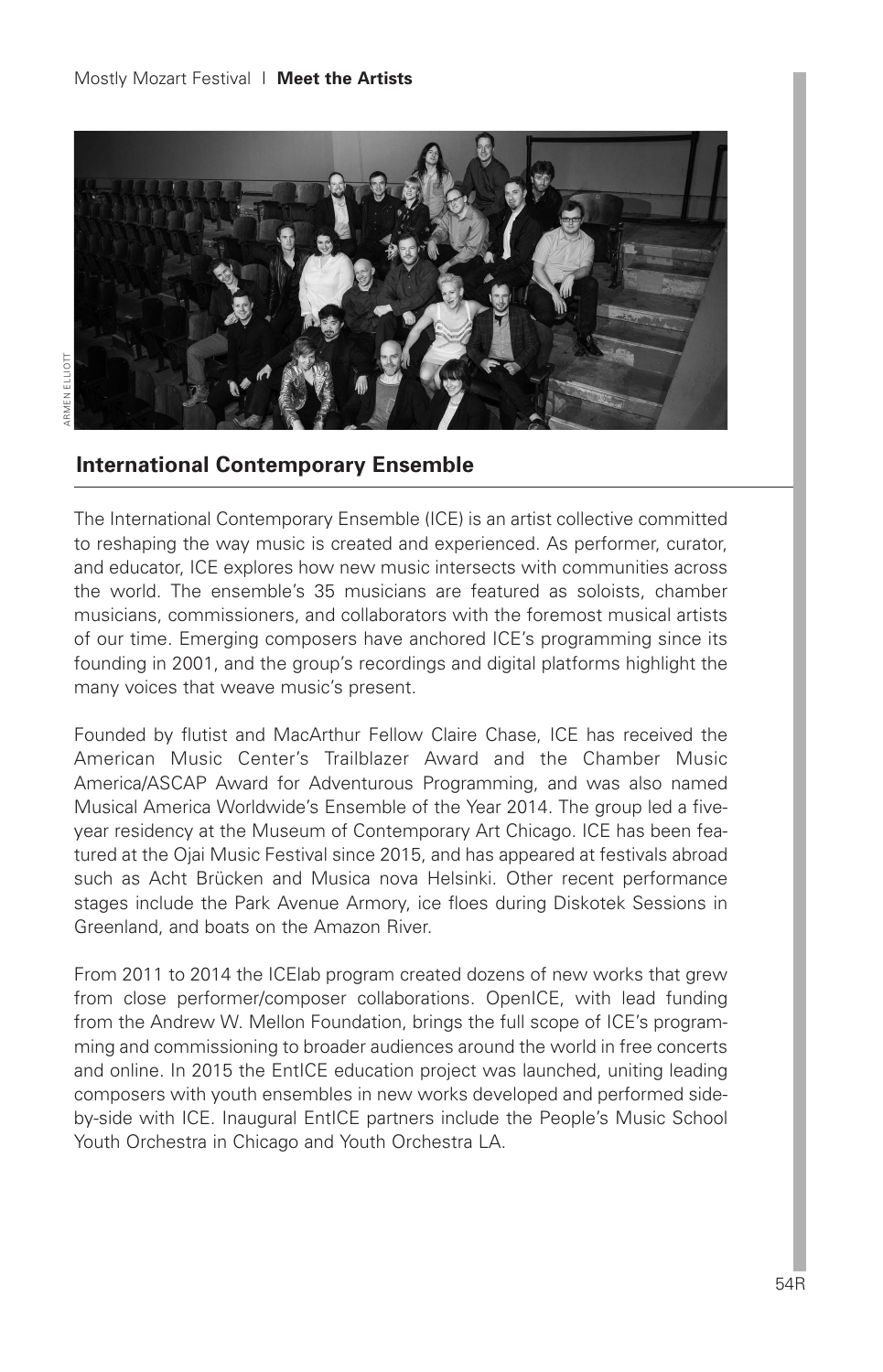

## **Quicksilver**

Led by violinists Robert Mealy and Julie Andrijeski, Quicksilver brings together leading historically-informed performers in North America today, exploring the rich chamber music repertoire from the early modern period to the high Baroque. The ensemble has been featured at numerous music series and prestigious festivals, including Early Music Vancouver, Music Before 1800, the Da Camera Society's Chamber Music in Historic Sites, Early Music Now— Milwaukee, Dumbarton Oaks, St. Cecilia Music Series, Early Music Hawaii, Houston Early Music, EMPAC, the San Diego and San Francisco Early Music Societies, and the Boston Early Music and Virginia Arts Festivals. The ensemble has received critical acclaim, standing ovations, and repeat invitations from coast to coast. Quicksilver will debut at Carnegie Hall next spring.

Quicksilver's debut recording, *Stile Moderno: New Music from the Seventeenth Century*, gained critical acclaim for sharing music that was cutting-edge in its time—and perhaps for today's audiences as well. The group's latest recording, *Fantasticus: Extravagant and Virtuosic Music of the German Seventeenth Century*, was named one of the *New Yorker*'s Notable Recordings of 2014.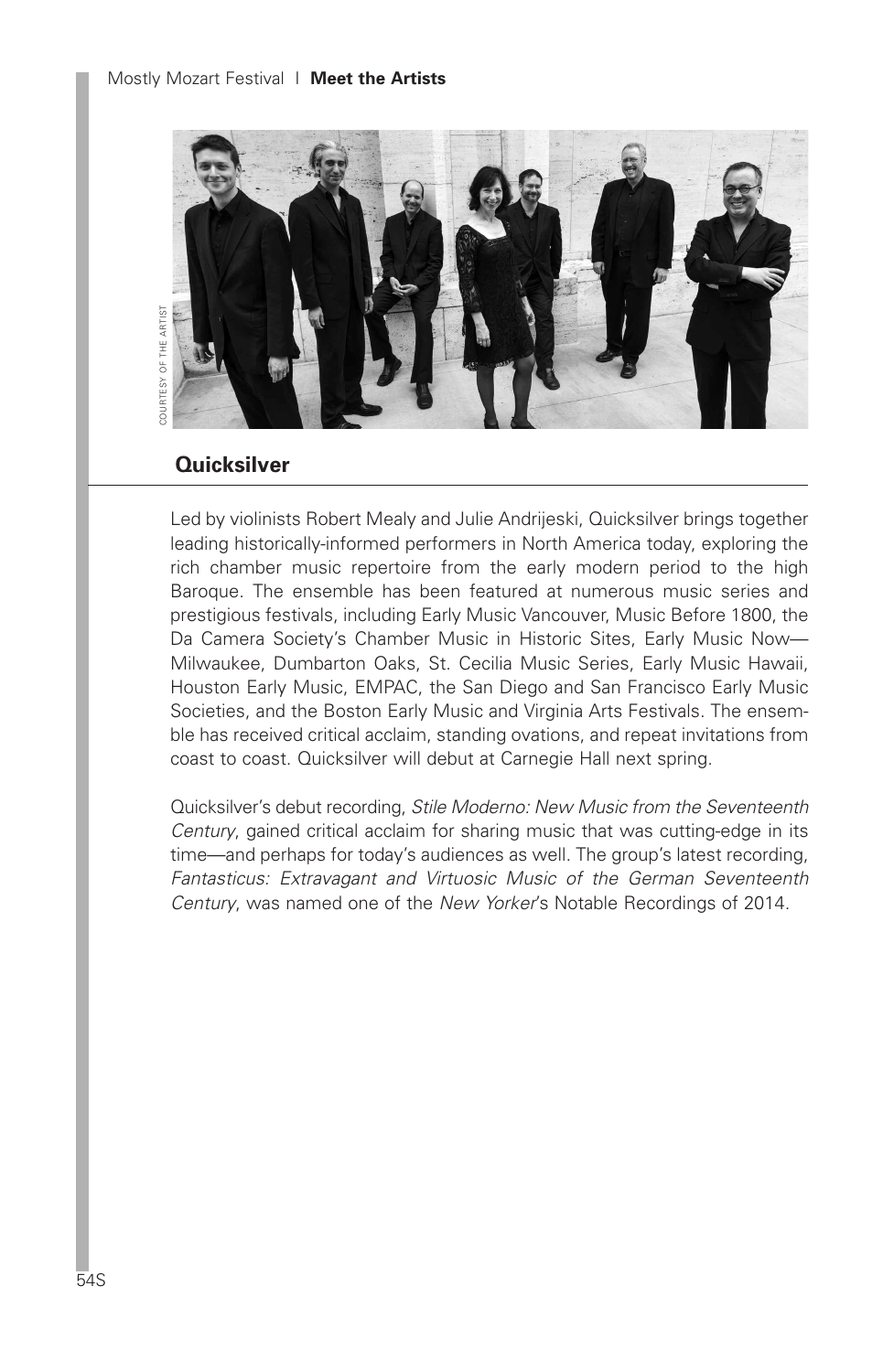## **Donald Nally**



Donald Nally conducts and provides artistic direction for The Crossing. He is the John W. Beattie Chair of Music at Northwestern University, where he also serves as director of choral organizations. Mr. Nally has held distinguished tenures as chorus master for Lyric Opera of Chicago, Welsh National Opera, and Opera Philadelphia, as well as at the Spoleto Festival in Italy. He has served as artistic director of the Vocal Arts Ensemble Cincinnati and Choral Arts Philadelphia. Among the many ensem-

bles he has guest-conducted are the State Choir Latvija, Chicago's Grant Park Chorus, Philharmonia Chorus of London, and the Santa Fe Desert Chorale. He has also appeared at the Chicago Symphony Orchestra's MusicNOW series. His ensembles have sung with the Los Angeles Philharmonic, Sinfonia Cymru, American Composers and Philadelphia Orchestras, and the RAI National and BBC Symphony Orchestras. His work can be heard on numerous recordings on the Chandos, Navona, and Innova labels. Mr. Nally is the only conductor to have two ensembles receive the Margaret Hillis Award for Choral Excellence—in 2002 with Choral Arts Philadelphia, and in 2015 with The Crossing. He also received the 2012 Louis Botto Award for Innovative Action and Entrepreneurial Zeal and was named a 2012 distinguished alumnus of Westminster Choir College. His book, *Conversations with Joseph Flummerfelt: Thoughts on Conducting, Music, and Musicians*, was published in 2011.

## **Pelle Gudmundsen-Holmgreen**

Born in Denmark, Pelle Gudmundsen-Holmgreen (1932–2016) studied at the Royal Danish Academy of Music with Finn Høffding, Svend Westergaard, Bjørn Hjelmborg, and Vagn Holmboe. He was the recipient of prizes such as the Herman Sandby Prize, Carl Nielsen Prize, Wilhelm Hansen Composer Prize, and the Nordic Council Music Prize for his *Symphony, Antiphony*. His music strives for perfect structure, with unique personality and musical style in each piece. His compositions include *Variationer til Moster Rix*, *Chronos*, *Je ne me tairai jamais. Jamais*, *Tricolore I*, *Tricolore IV*, *Plateaux pour Deux*, and *Triptykon*.

# **David T. Little**

Born in New Jersey, David T. Little's dramatic music draws upon his experience as a rock drummer, and fuses classical and popular idioms to powerful effect. Often undertaking political and existential themes, he has been critically praised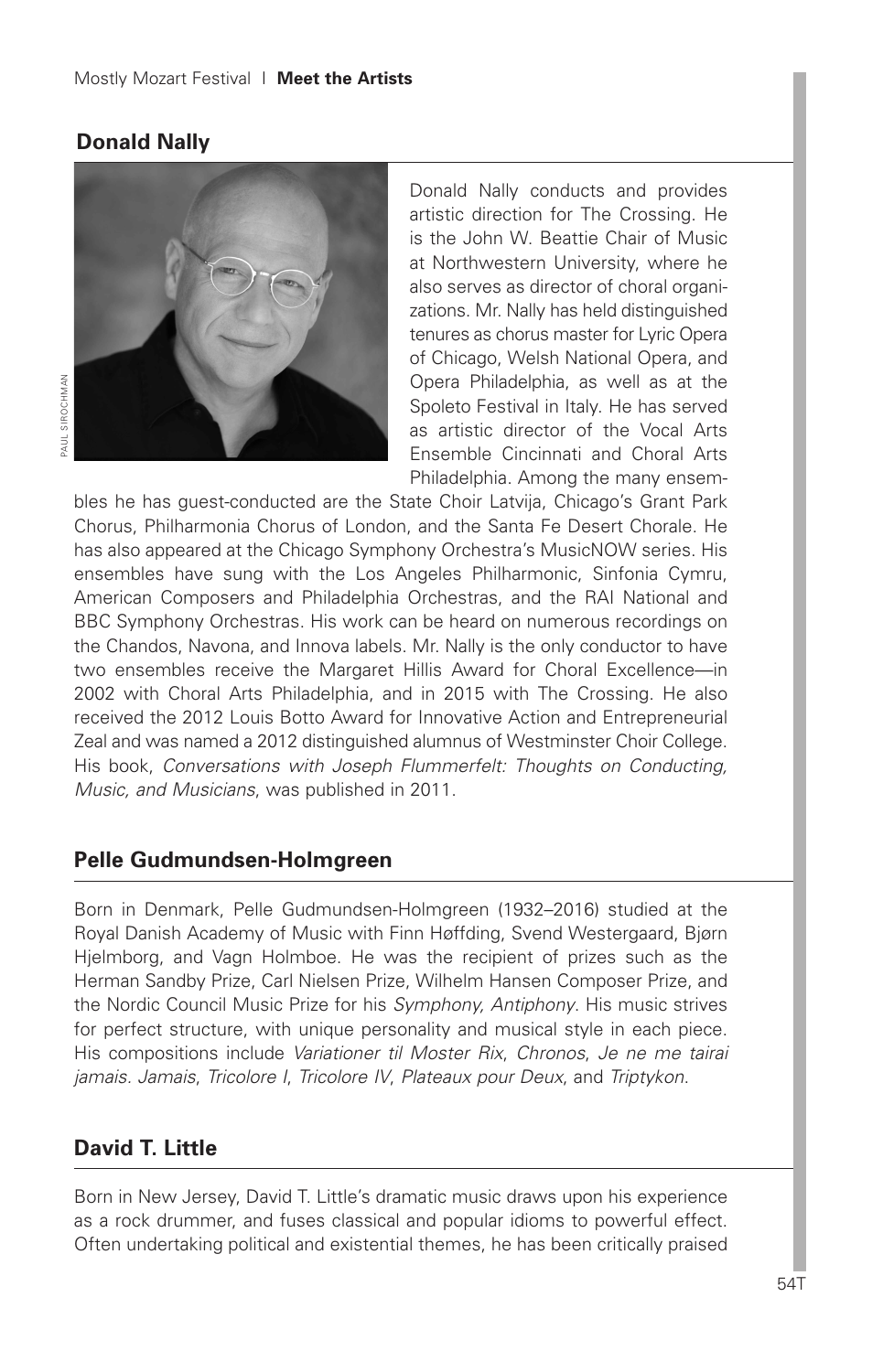for overturning musical conventions. His music has been performed throughout the world by such artists as the London Sinfonietta, Alarm Will Sound, eighth blackbird, So Percussion, ensemble courage, NOW Ensemble, Prism Quartet, Beth Morrison Projects, Peak Performances, American Opera Projects, and New York City Opera. Mr. Little has received commissions from Carnegie Hall, Baltimore Symphony Orchestra, New World Symphony, Pittsburgh New Music Ensemble, University of Michigan, and Dawn Upshaw's Graduate Vocal Arts Program at the Bard College Conservatory of Music. He has received awards and recognition from the American Academy of Arts and Letters, Mid Atlantic Arts Foundation, Meet the Composer, American Music Centre, and ASCAP.

# **Santa Ratniece**

Born in Latvia, Santa Ratniece's music has been performed in the U.S., Europe, Australia, Canada, and South America. She has participated in many notable festivals, such as MusiMars, Soundstreams, ISCM's World New Music Days, Month of Moderns, and the SOCO, Vale of Glamorgan, Klangspuren, Baltic Sea, and Usedomer Music festivals. Much of Ms. Ratniece's music is devoted to the chamber choir, and she has received regular commissions from the Latvian Radio Choir, including *Saline*, *Hirondelles du Coeur*, *horo horo hata hata*, and *Chu dal*. Her first stage work, the multimedia opera *War Sum Up: Music. Manga. Machine.*, was premiered at the Latvian National Opera in 2011 and had further performances at Royal Danish Theatre, BAM Howard Gilman Opera House, and festivals including the Brighton Festival, Ultima Oslo Contemporary Music Festival, and Café Budapest Contemporary Arts Festival.

# **Caroline Shaw**

Born in North Carolina, Caroline Shaw is the winner of the 2013 Pulitzer Prize. She performs primarily as violinist with the American Contemporary Music Ensemble (ACME) and as Grammy Award–winning vocalist with Roomful of Teeth. She has also worked with the Choir of Trinity Wall Street, Alarm Will Sound, Wordless Music, Ensemble Signal, the Yehudim, Opera Cabal, Mark Morris Dance Group, Hotel Elefant, the Knights, Oracle Hysterical, Red Light New Music, and Yale Baroque Ensemble, and has collaborated with Kanye West, tUnE-yArDs, Glasser, the National, A Winged Victory for the Sullen, Stars of the Lid, John Cale, Max Richter, and Steve Reich. Ms. Shaw's critically acclaimed original music has been performed by Roomful of Teeth, So Percussion, ACME, the Brentano Quartet, the Knights, New Morse Code, and others.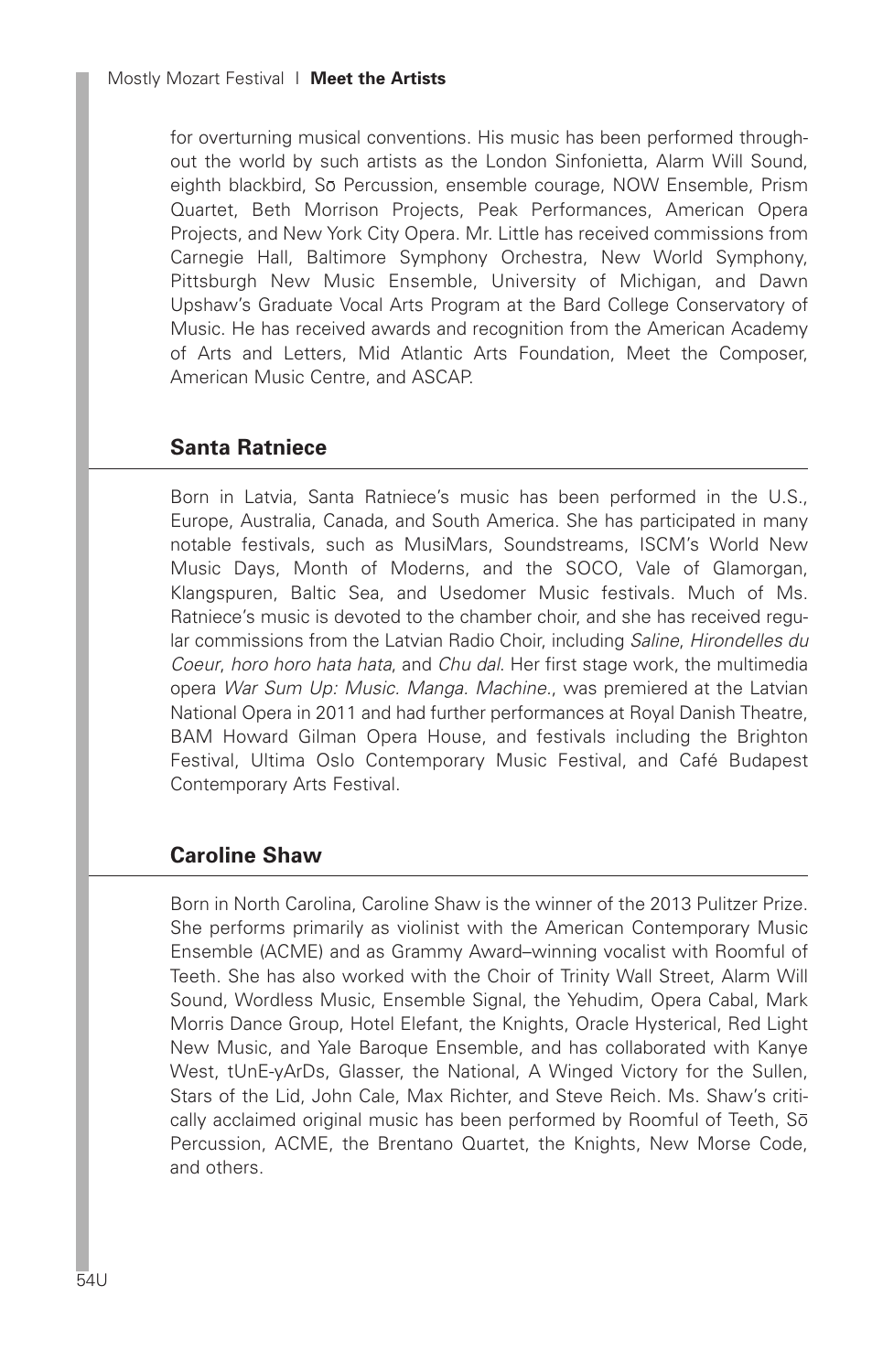# **Lewis Spratlan**

Born in Miami, Lewis Spratlan is the recipient of numerous fellowships and awards, including Guggenheim, Rockefeller, and National Endowment for the Arts fellowships, an American Academy of Arts and Letters composer award, and the 2000 Pulitzer Prize in Music for his opera *Life is a Dream*, premiered by the Santa Fe Opera in 2010. The last half-decade has seen many premieres of his work, including *Wonderer* (commissioned by pianist Jonathan Biss), *Shadow* (commissioned by cellist Matt Haimovitz), Concerto for Saxophone and Orchestra, *Architect* (a chamber opera drawn from the life and work of Louis Kahn), *Elephant Rocks* (nine a cappella choral songs on poems by Kay Ryan), *A Summer's Day* (Boston Modern Orchestra Project commission; CD release on BMOP/sound), and Trio for Clarinet, Violin and Piano (CD release on Albany Records).

# **Hans Thomalla**

Born in Germany, Hans Thomalla is a Chicago-based composer. He is associate professor of composition at Northwestern University, where he also co-directs the Institute for New Music. His works explore the double-bind character of music as acoustic reality, as well as culturally and historically informed expression. Mr. Thomalla has written chamber music as well as orchestral works, and a particular focus lies in composing for the stage. His opera *Fremd*, for soloists, choir, orchestra, and electronics, was premiered at the main stage of the Stuttgart Opera in 2011. He received degrees from the Frankfurt Musikhochschule and Stanford University, and has been awarded numerous awards and fellowships, including the Ernst von Siemens Musikstiftung Composer Prize and Kranichstein Music Prize.

# **Anna Thorvaldsdottir**

Born in Iceland, Anna Thorvaldsdottir frequently works with large sonic structures that reveal a vast variety of sustained sound materials, reflecting her imaginative listening to landscapes and nature. Ms. Thorvaldsdottir's music has been featured at major music festivals, including ISCM World Music Days, Nordic Music Days, Ultima Festival, and Beijing Modern Music Festival, as well as at the *Composer Portraits* series at New York's Miller Theatre. Her works have been nominated and earned awards on many occasions, including her chamber orchestra piece *Hrim*, which won Composition of the Year at the 2011 Icelandic Music Awards, as well as the 2011 International Music Prize for Excellence in Composition. Ms. Thorvaldsdottir was named Composer of the Year at the 2012 Icelandic Music Awards, and her debut album, *Rhíz ma*, was chosen as Classical/Contemporary Album of the Year. She is the 2012 recipient of the prestigious Nordic Council Music Prize for her work *Dreaming*.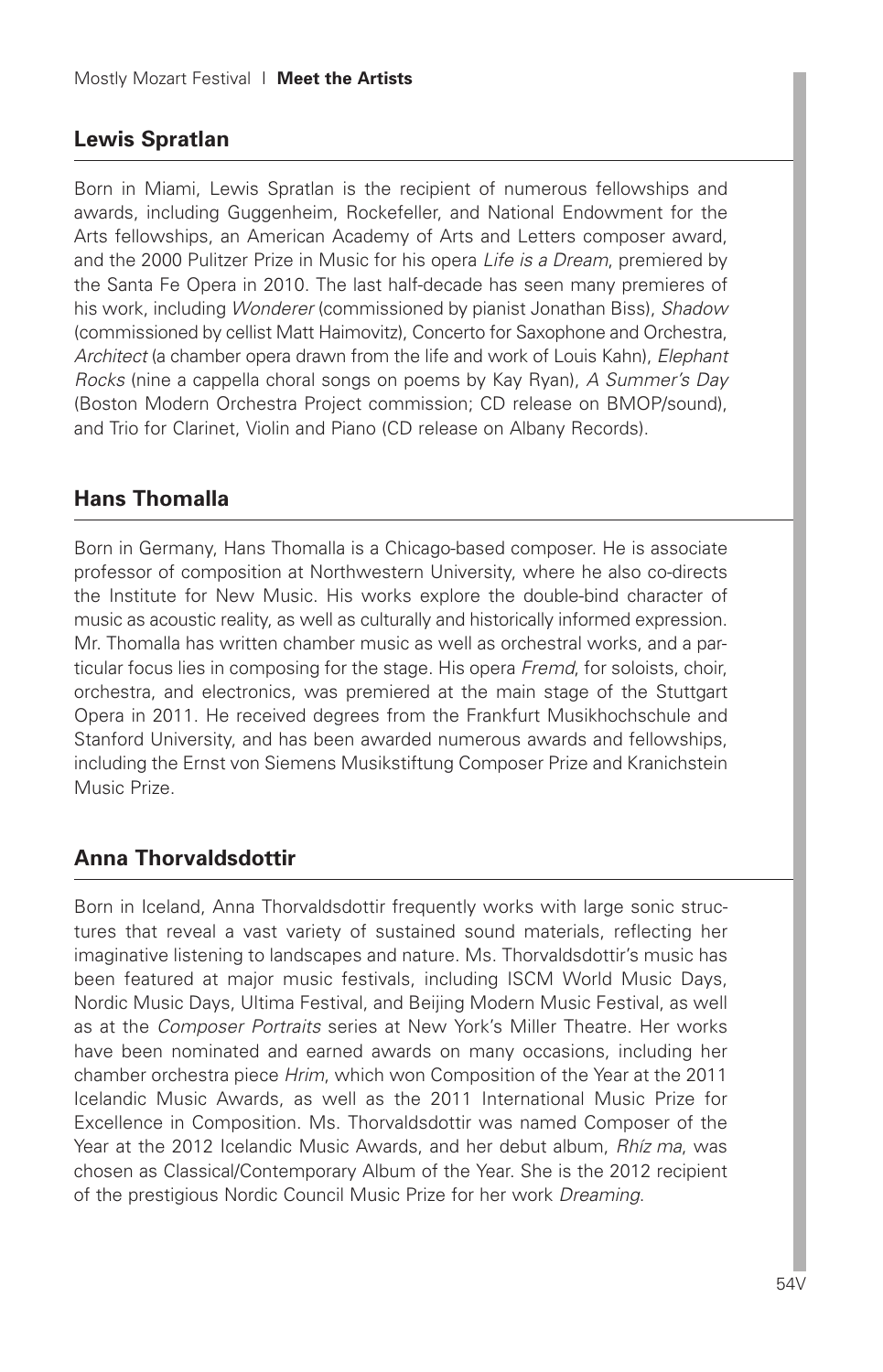# **Mostly Mozart Festival**

Celebrating its 50th anniversary, Lincoln Center's Mostly Mozart Festival— America's first indoor summer music festival—was launched as an experiment in 1966. Called Midsummer Serenades: A Mozart Festival, its first two seasons were devoted exclusively to the music of Mozart. Now a New York institution, Mostly Mozart has broadened its focus to include works by Mozart's predecessors, contemporaries, and related successors. In addition to concerts by the Mostly Mozart Festival Orchestra, Mostly Mozart now includes concerts by the world's outstanding period-instrument ensembles, chamber orchestras and ensembles, and acclaimed soloists, as well as opera productions, dance, film, and late-night performances. Contemporary music has become an essential part of the festival, embodied in annual artists-in-residence including Osvaldo Golijov, John Adams, Kaija Saariaho, Pierre-Laurent Aimard, and the International Contemporary Ensemble. Among the many artists and ensembles who have had long associations with the festival are Joshua Bell, Christian Tetzlaff, Itzhak Perlman, Emanuel Ax, Garrick Ohlsson, Stephen Hough, Osmo Vänskä, the Emerson String Quartet, Freiburg Baroque Orchestra, Orchestra of the Age of Enlightenment, and the Mark Morris Dance Group.

# **Lincoln Center for the Performing Arts, Inc.**

Lincoln Center for the Performing Arts (LCPA) serves three primary roles: presenter of artistic programming, national leader in arts and education and community relations, and manager of the Lincoln Center campus. A presenter of more than 3,000 free and ticketed events, performances, tours, and educational activities annually, LCPA offers 15 programs, series, and festivals, including American Songbook, Great Performers, Lincoln Center Festival, Lincoln Center Out of Doors, Midsummer Night Swing, the Mostly Mozart Festival, and the White Light Festival, as well as the Emmy Award–winning *Live From Lincoln Center*, which airs nationally on PBS. As manager of the Lincoln Center campus, LCPA provides support and services for the Lincoln Center complex and the 11 resident organizations. In addition, LCPA led a \$1.2 billion campus renovation, completed in October 2012.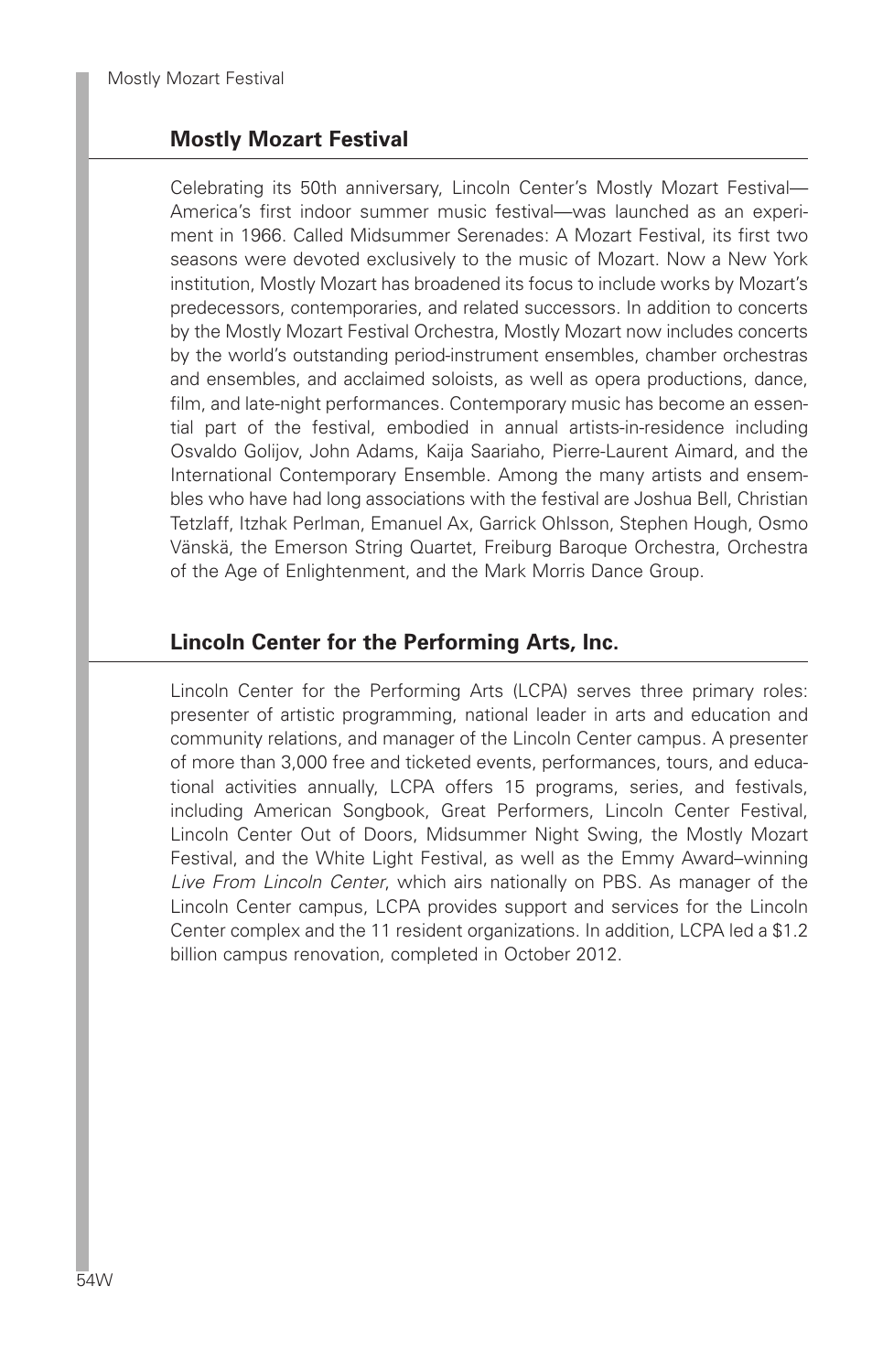# **The Crossing**

Julie Bishop Kelly Ann Bixby Karen Blanchard Steven Bradshaw Maren Brehm Jeffrey Cutts

Micah Dingler Robert Eisentrout Ryan Fleming Joanna Gates Dimitri German Steven Hyder

Michael Jones Heather Kayan Heidi Kurtz Rebecca Myers Rebecca Oehlers James Reese

Kyle Sackett Daniel Schwartz Rebecca Siler Daniel Spratlan Elisa Sutherland Shari Wilson

# **International Contemporary Ensemble**

**Violin** Josh Modney Christopher Otto

**Viola** Wendy Richman

**Cello** Chris Gross

**Bass** Randy Zigler **Flute** Alice Teyssier

**Oboe** Nick Masterson

**Clarinet** Campbell MacDonald

**Bassoon** Rebekah Heller **Saxophone** Ryan Muncy

**Horn**

David Byrd-Marrow **Percussion**

Ross Karre

**Piano** Jacob Greenberg **Harp** Bridget Kibbey

**Guitar** Daniel Lippel

**Lights** Nicholas Houfek

**Live Sound** Levy Lorenzo

# **Quicksilver**

Robert Mealy, *Violin and Director* Julie Andrijeski, *Violin and Director* Lisa Terry, *Viola da gamba* Rosamund Morley, *Viola da gamba and Violone* David Morris, *Viola da gamba and Violoncello* Avi Stein, *Organ* Charles Weaver, *Theorbo*

*dress in magic amulets, dark, from My feet* was co-commissioned by Eric Owens for The Crossing.

*To the Hands* was co-commissioned by Debra Reinhard and Pamela Prior.

*I come near you* was co-commissioned by The Ann Stookey Fund for New Music and Joe Waz.

*My soul will sink within me* was co-commissioned by Eric Owens for The Crossing.